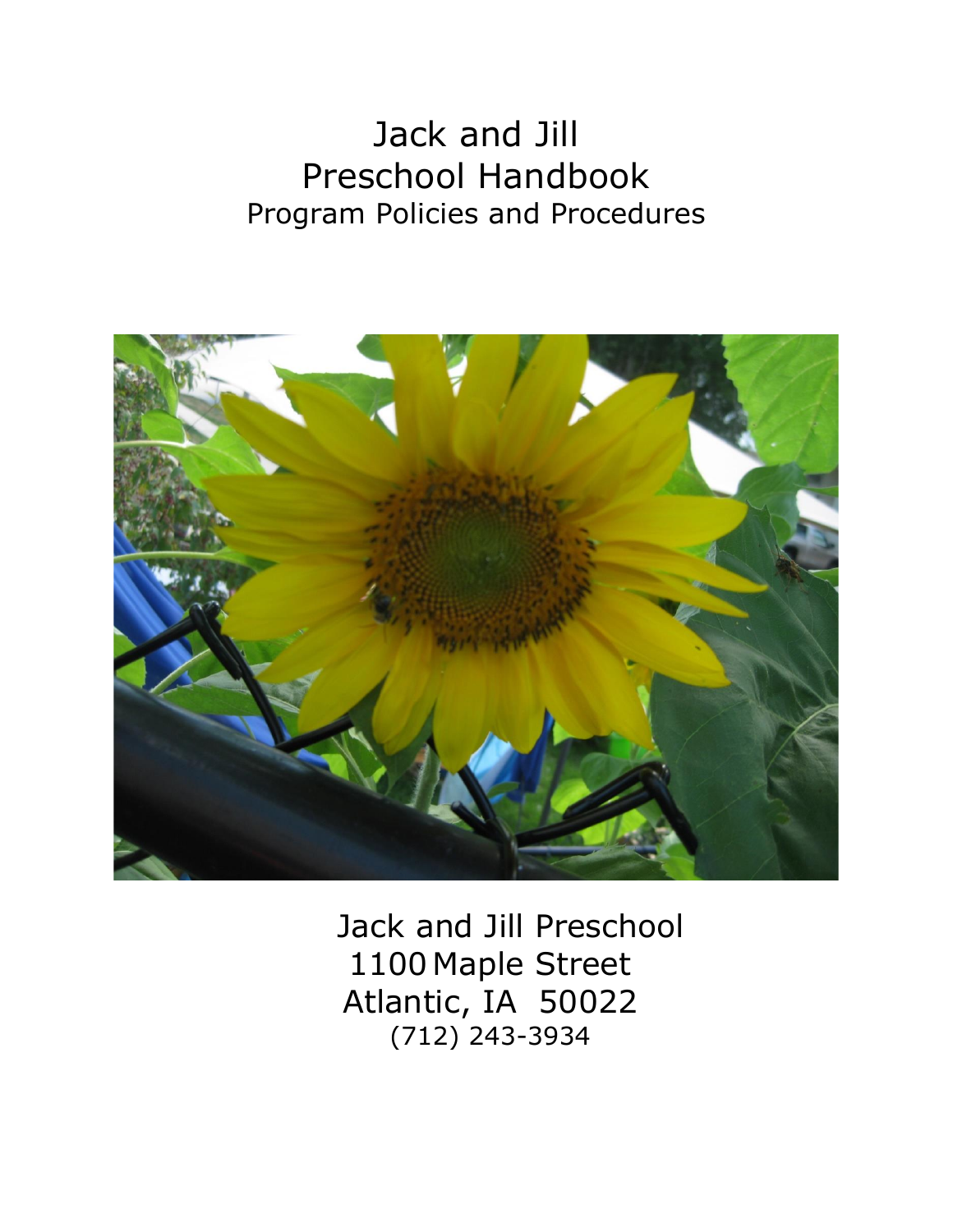# **Preschool Policies and Procedures**

| <b>Table of Contents</b> |  |  |
|--------------------------|--|--|
|                          |  |  |

| Ι.   | <b>Welcome to Jack and Jill Preschool</b>                                                                                                                                                                                                                                                                                                                                                                                                                                                                                                                                                                                                                      | 4      |
|------|----------------------------------------------------------------------------------------------------------------------------------------------------------------------------------------------------------------------------------------------------------------------------------------------------------------------------------------------------------------------------------------------------------------------------------------------------------------------------------------------------------------------------------------------------------------------------------------------------------------------------------------------------------------|--------|
| П.   | Mission, Philosophy, and Goals for Children and Families                                                                                                                                                                                                                                                                                                                                                                                                                                                                                                                                                                                                       | 4      |
| III. | <b>Enrollment</b><br><b>Equal Educational Opportunity</b><br>$\bullet$<br>Eligibility<br>$\bullet$<br>Hours<br>$\bullet$<br>Fees & Payment Policy<br>$\bullet$<br>• Admission Policy<br>• General Information<br>Inclusion<br>$\bullet$                                                                                                                                                                                                                                                                                                                                                                                                                        | 5<br>6 |
| IV.  | A Child's Day<br>Who works in the preschool<br>$\bullet$<br><b>Daily Activities</b><br>$\bullet$<br>Curriculum<br>$\bullet$<br>Child Assessment<br>$\bullet$<br><b>Supervision Policy</b><br>٠<br>Child Guidance and Discipline<br>$\bullet$<br><b>Challenging Behaviors</b><br>$\bullet$<br>Permissible Methods of Discipline<br>٠<br><b>Water Activities</b><br>$\bullet$<br>Snack/Food and Nutrition<br>٠<br>Outside Play and Learning<br>$\bullet$<br>Clothing<br>$\bullet$<br><b>Toilet Learning</b><br>$\bullet$<br>Objects from Home<br>$\bullet$<br>• Weapon Policy<br><b>Classroom Animals and Pets</b><br>$\bullet$<br><b>Birthdays</b><br>$\bullet$ | 6      |
| v.   | <b>Communication with Families</b><br>Open Door Policy<br>Arrival and Departure of Children<br>Transportation<br><b>Field Trips</b><br>٠<br>Attendance<br>$\bullet$<br><b>Ethics and Confidentiality</b><br>٠<br>Children's Records<br>٠<br>Jack and Jill Advisory Committee<br>٠<br>Grievance Policy<br>٠                                                                                                                                                                                                                                                                                                                                                     | 13     |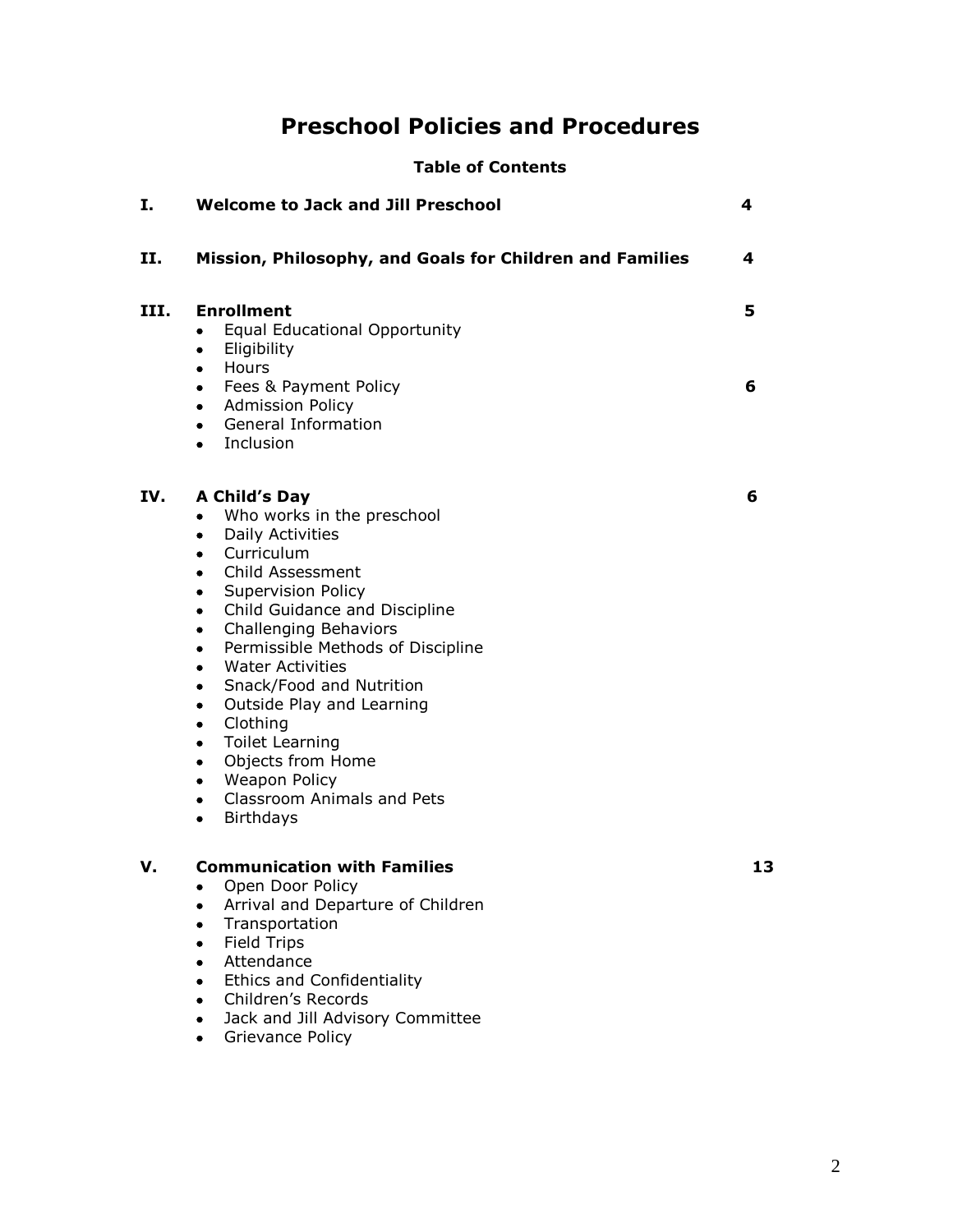#### **VI. Family Involvement 16**

- Home Visits
- Family Teacher Conferences
- Transitions

#### **VII. Health and Safety 17**

- Health and Immunization Certificates
- Health and Safety Records
- General Health and Safety Guidelines
- Illness Policy and Exclusion of Sick Children
- Reporting Communicable Diseases
- Medication Policies and Procedures
- Cleaning and Sanitation
- Hand Washing Practices
- Tooth Brushing
- First Aid Kit
- Fire Safety
- Medical Emergencies and Notification of Accidents or Incidents
- Inclement Weather
- Protection from Hazards and Environmental Health
- Smoke-free Facility
- Child Protection Policies
- Substance Abuse
- Volunteers
- Disaster Drills and Procedures

#### **VIII. Staff 25**

- General Information
- Health Assessment
- First Aid/CPR certification
- Orientation
- Staffing patterns and schedule
- Staff development activities
- Evaluation and Professional Growth Plan

#### **IX. Cass County Family Resources 27**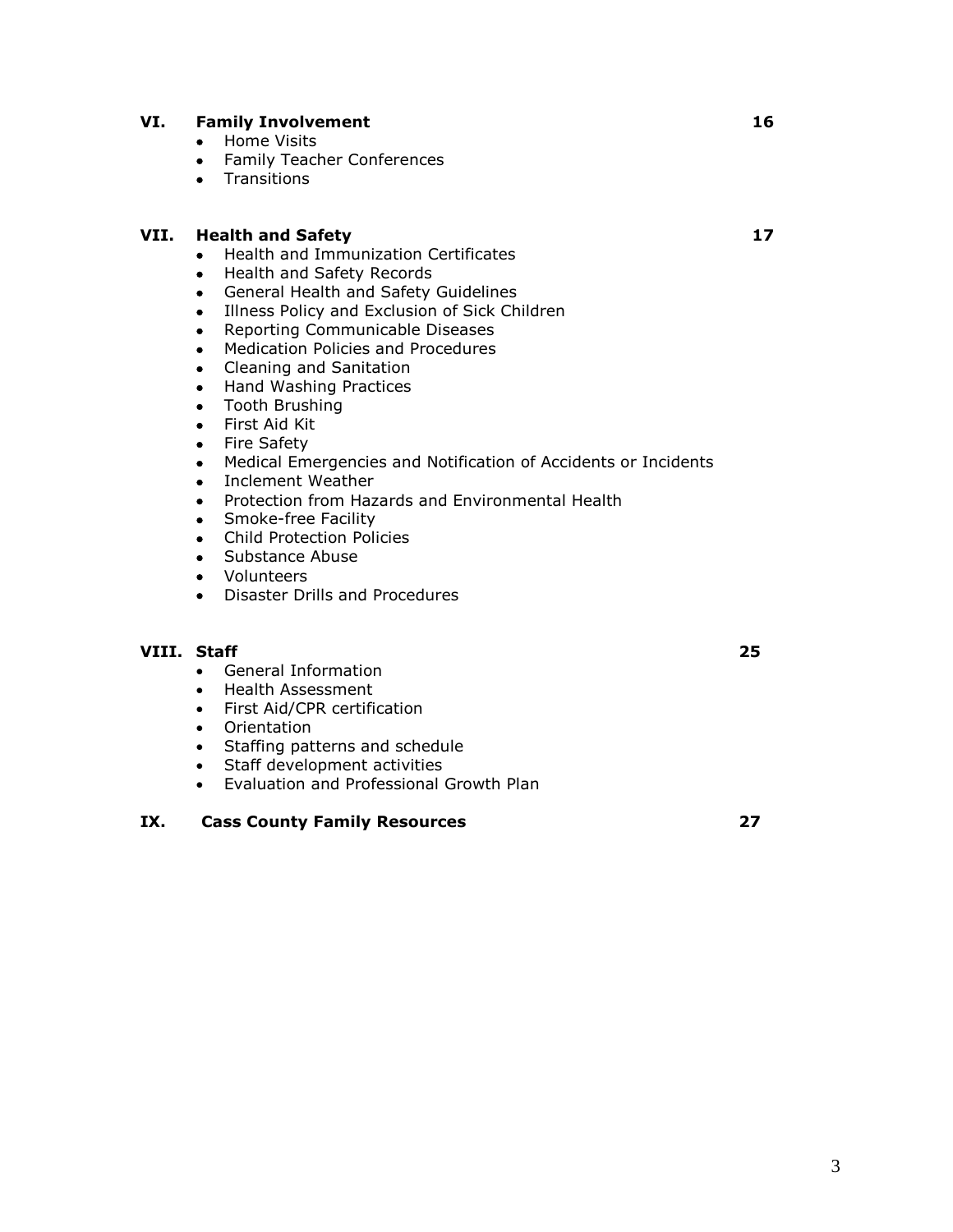### **I. Welcome to Jack and Jill Preschool QPPS 10.1**

The program's goal is to provide a high quality preschool program meeting each child's needs, including children with disabilities and those from a diverse background. The preschool provides a rich learning environment that encourages children's natural curiosity and supports them to take risks that lead to new skill development. It is a setting where children feel safe, respected, and cared for. This is an opportunity for all preschool children to take part in planned, active learning experiences to build their readiness skills. Jack and Jill Preschool program uses the Quality Preschool Program Standards, administered by the Iowa Department of Education as a guideline for the program.

## **II. Mission, Philosophy, and Goals QPPS 10.1**

#### **Mission Statement:**

At Jack and Jill Preschool we believe that learning is a creative activity which is built on ones experiences.

Young children need the opportunity and TIME to explore, experiment, reflect on their experiences, develop their physical capabilities, and interact with their peers.

It is our goal at Jack and Jill Preschool to provide each child with materials and activities that are developmentally appropriate in a place that is safe, non-threatening, and most importantly, FUN!

#### **Beliefs of Jack and Jill Preschool:**

We believe:

- i. Learning is a life-long process.
- ii. Everyone can learn.
- iii. Everyone has the right to a quality education.
- iv. Everyone is entitled to an environment in which he/she can learn.
- v. Everyone can be intrinsically or extrinsically encouraged to learn.
- vi. Everyone deserves to have his/her basic needs met.
- vii. Everyone deserves to be treated with dignity and respect.
- viii. Everyone deserves the opportunity to discover and develop his/her capabilities.
- ix. Everyone needs to experience success.
- x. Everyone needs to express his/her physical, social, and intellectual abilities in an appropriate manner.
- xi. Everyone has a contribution to make.
- xii. The future is affected by today's thoughts, actions, and ideas.

#### **Goals for Children:**

- Children will show competency in social/emotional, physical, cognitive, and language development skills.
- Children will be enthusiastic and curious learners.
- Children will be safe and healthy.

#### **Goals for Families:**

**• Families will feel welcome in the classroom and school.**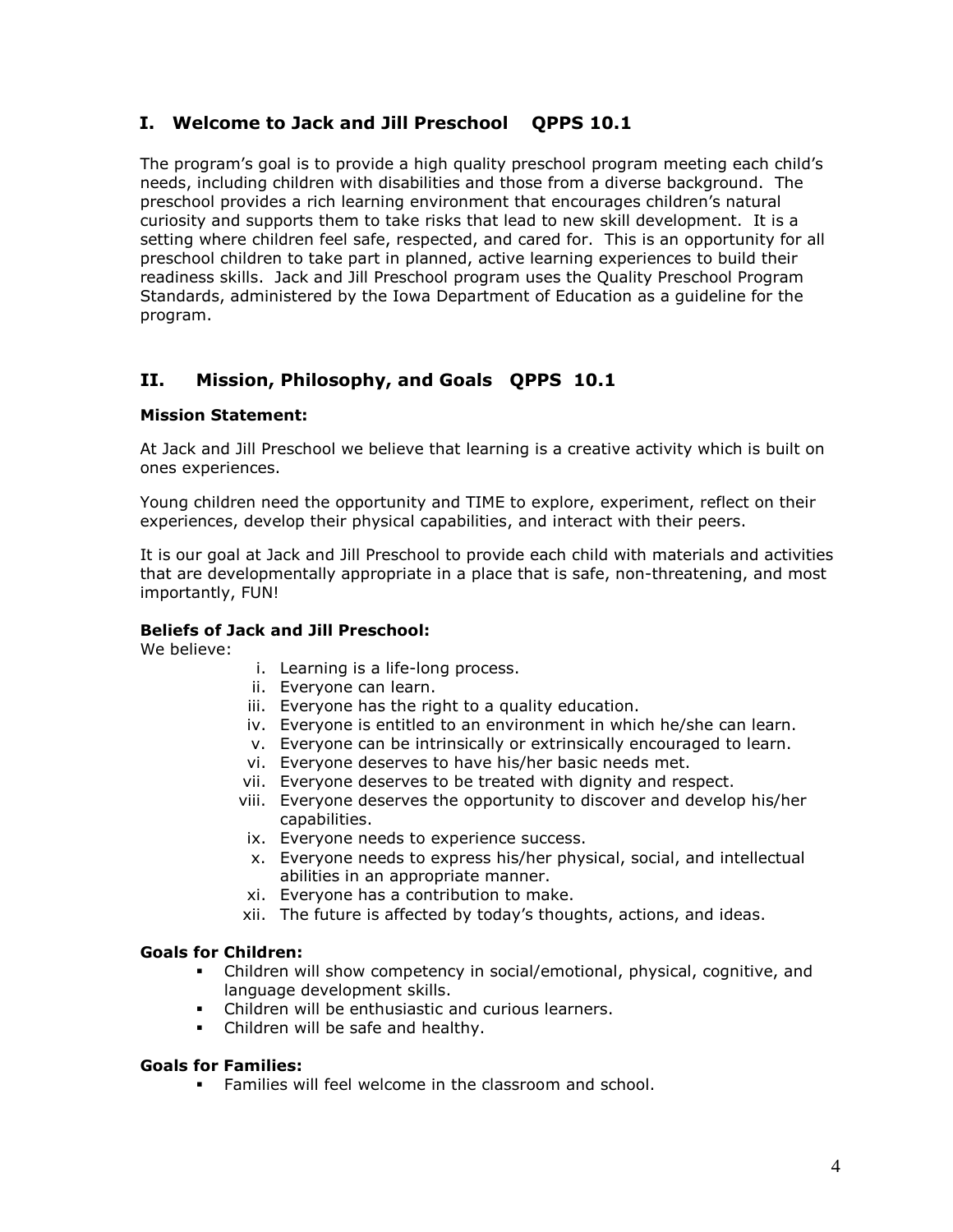- **•** Families will work with the school in a meaningful partnership to help their children be better prepared to learn to read and write.
- Families will advocate for their children.

## **III. Enrollment**

#### **Equal Educational Opportunity**

It is the policy of the Jack and Jill Preschool not to discriminate in its education programs or educational activities on the basis of sexual orientation, race, religion, color, national origin, marital status, or disability. Students are educated in programs, which foster knowledge of, and respect and appreciation for, the historical and contemporary contributions of diverse cultural groups, as well as men and women, to society. Parents who feel they have been discriminated against are encouraged to visit and discuss their feelings with the Preschool Director or the Executive Director of the YMCA.

#### **Eligibility**

Children must be four years old prior to September  $15<sup>th</sup>$  of the current school year, unless they are special education qualified. Pre-registration will begin in early spring each year. Registration materials are available from the Preschool director. Final registration will occur in the late spring. Parents will be able to tour the facilities and be given a handbook of the preschool. Staff will go over the handbook at the Annual Open House as well to be held prior to classes beginning. A digital copy of both small and large handbooks can be found at the Nishna Valley YMCA website: [http://www.nishnavalleyymca.com](http://www.nishnavalleyymca.com/) under the Jack & Jill tab.

#### **Hours**

Four year old children will attend a minimum of 10 hours per week on Monday, Wednesday, Friday (am and pm), or Monday, Tuesday, Thursday, Friday (am only). Morning classes are 8:10 – 11:30am and afternoon classes are 12:10 – 3:30pm. Classes begin the first Wednesday following Labor Day. Home visits are scheduled the last week of August for all 4 year olds. This time allows for planning time for teaching staff, and collaboration with community agencies.

Three year old classes, which meet Tuesday and Thursday 9:000 – 11:30am or 12:30 – 3:00pm and start the day after Labor Day.

The Preschool follows the Atlantic Community School District calendar as closely as possible, with the exception of Professional Development days.

#### **Fees and Payment Policy**

4 year olds: Free for all through Universal Grant (must be 4 by September 15)

Registration Fee: \$50 due at Pre-Registration time. (Non-Refundable) 3 year olds: Class fee, to be determined by the YMCA board of director's. Checks should be made out to Jack and Jill Preschool or ACH (Automatic Clearing House) Payments are due on the  $1^{st}$  of each month. The ACH come out on the  $5^{th}$  of each month. Parents may be asked to withdraw their child from the Preschool if the required fees are not paid by the middle of each month, unless the matter has been discussed with the director.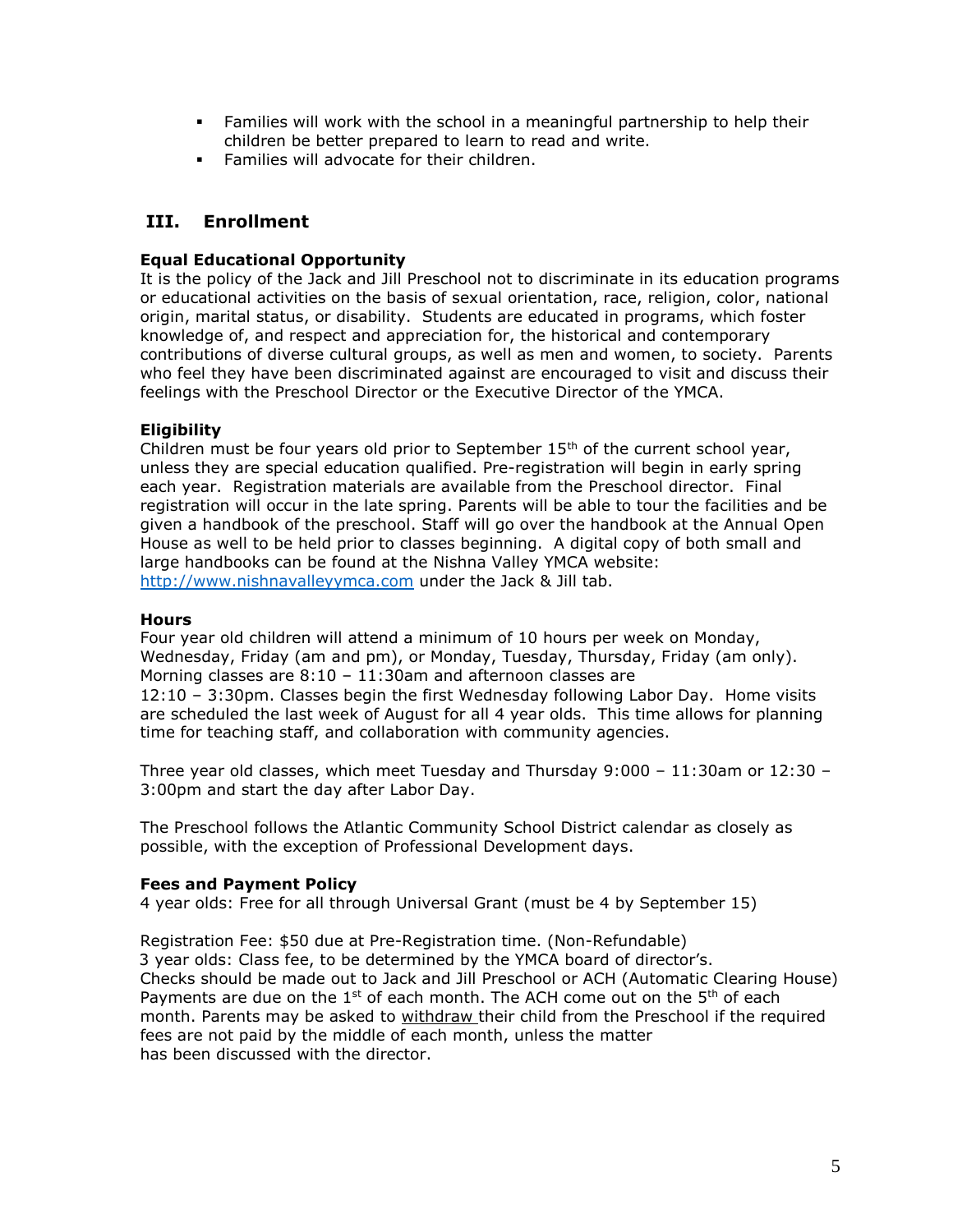#### **Admission Policy**

Children will be admitted to Jack and Jill Preschool upon receipt of a completed application form, a registration deposit, signed certificate of immunization (or religious exemption), and a report of a physical examination signed by the physician completing the exam. Children will be accepted in the order in which their applications are received.

Children with special needs will be accepted and integrated into all group activities (small and large), with reasonable accommodations as needed.

#### **General Information QPPS 5.1 10.4, 10.18**

Within six weeks of a child beginning the program, health records that document the dates of service shall be submitted that show the child is current for routine screening tests and immunizations (or religious exemption) according to the schedule recommended and published by the American Academy of Pediatrics.

A teaching staff-child ratio of at least 1:8 will be maintained at all times with 4-5 year olds and 1:7 with the 3-4 year olds to encourage adult-child interactions and promote activity among children. The Jack and Jill Director will maintain a current list of available substitutes for both the teacher and teacher assistant. Each staff member will have a 15 minute to half hour break each three and a half hour period.

#### **Inclusion QPPS 9.10**

The preschool program provides for all children, including those with disabilities and unique learning needs (only speech IEP's). Modifications are made in the environment and staffing patterns in order to include children with special needs. Staff is aware of the identified needs of individual children and is trained to follow through on specific intervention plans. It is our belief that inclusion in our program will enrich the experience for teachers, students, other children, and their families. The preschool facilities meet the Americans with Disabilities Act accessibility requirements.

### **IV. A Child's Day**

#### **Who Works In the Preschool QPPS 10.2, 10.3**

Program Administrator The elementary principal is designated as the program administrator supervising the preschool program. The principal meets all qualifications described in the Iowa Quality Preschool Program Standards.

Teacher A full-time teacher, licensed by the Iowa Board of Education Examiners and holding an early childhood endorsement, is assigned to the preschool classroom. **QPPS 6.3**

Teacher Assistant A full time teacher assistant in the classroom carries out activities under the supervision of the teacher. The teacher assistant will have specialized training in early childhood education. **QPPS 6.4**

School Staff AEA 13 support staff provides resources and assistance to the teacher and classroom upon request to help all children be successful in the preschool setting. Such staff may include: early childhood consultant, speech and language pathologist, social worker, occupational therapist, physical therapist, or others. Standardized testing will be used by the support staff if needed. **QPPS 4.5, 7.8**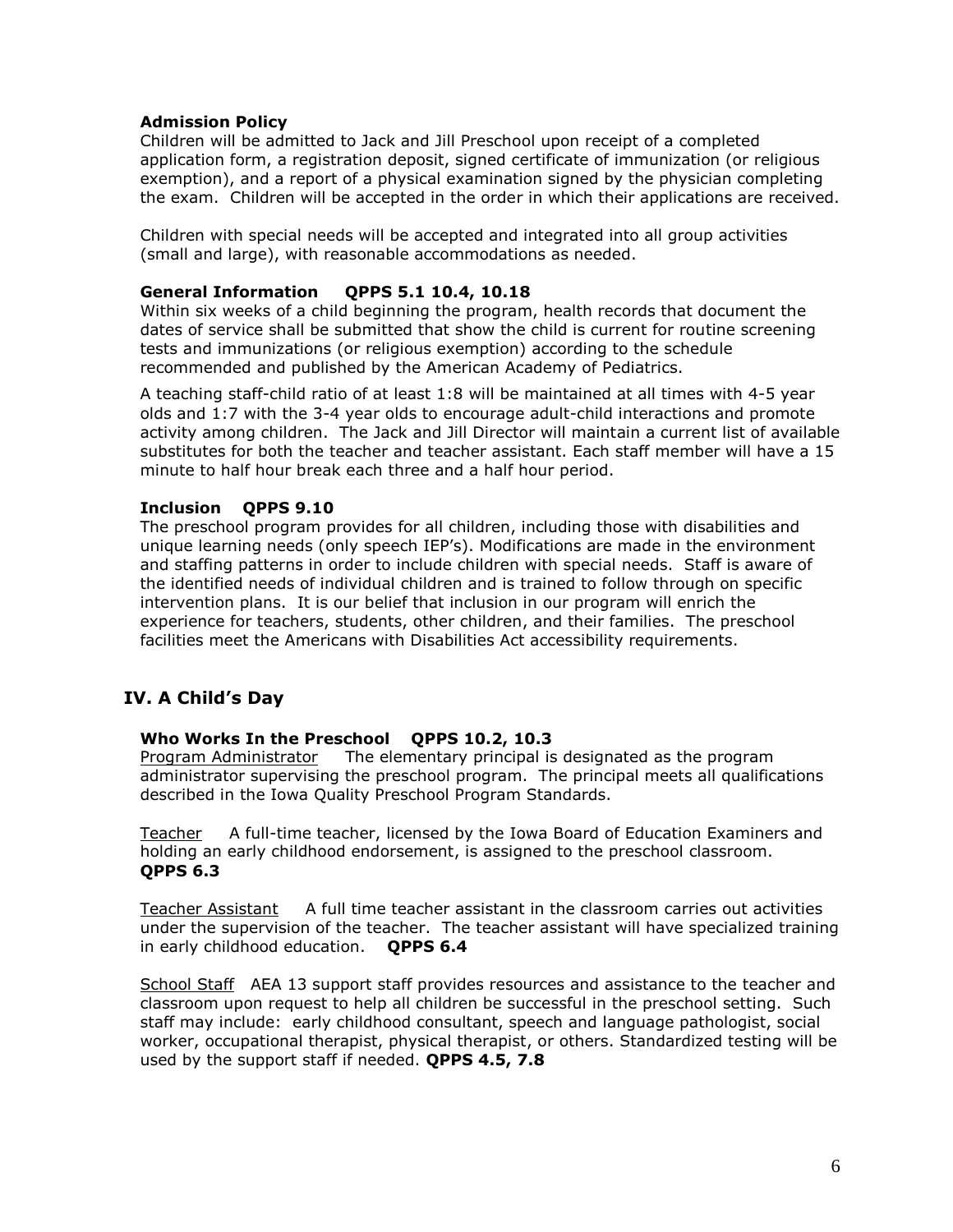#### **Daily Activities QPPS 3.9, 5.11**

A consistent daily schedule is planned to offer a balance of learning activities. Learning is both formal and informal. Play is planned for every day. Listening is balanced with talking, group activities with solitary time, indoors with outdoors, quiet play with noisy play. Your child will have the opportunity for the following types of activities every day:

| Large and Small Group Activities                                                                                                                       | Self-directed Play                                          | Snack                    |
|--------------------------------------------------------------------------------------------------------------------------------------------------------|-------------------------------------------------------------|--------------------------|
| Learning Center Activities:<br>Art, Science, Writing Table, Games and Put<br>Together Toys, Book Center, Blocks and Wheel<br>Toys, Dramatic Play, Math | <b>Story Time</b>                                           | Computers                |
|                                                                                                                                                        | <b>Outdoor Activities</b>                                   | Individual<br>Activities |
|                                                                                                                                                        | <b>Tooth Brushing</b><br>(to be evaluated<br>yearly by DHS) |                          |

Lesson plans for each week are in the teacher's office showing how these activities are incorporated into the daily schedule. Weekly notes will be sent home to families with children in the 4-year-old program.

#### **Curriculum QPPS 2.1, 2.2, 2.3, 2.4, 2.5, 3.13**

Curriculum is a framework for learning opportunities and experiences. It is a process by which learners obtain knowledge and understanding, while developing life skills. It is continually revised and evaluated to make learning fun and exciting.

It is the policy of the Preschool that the curriculum content and instructional materials utilized reflect the cultural and racial diversity present in the United States and the variety of careers, roles, and life styles open to women as well as men in our society. One of the objectives of the total curriculum and teaching strategies is to reduce stereotyping and to eliminate bias on the basis of sex, race, ethnic origin, religion, and physical disability. The curriculum should foster respect and appreciation for the cultural diversity found in our country and an awareness of the rights, duties, and responsibilities of each individual as a member of a multicultural, nonsexist society.

The preschool program uses *C4Learning,* a research and evidence based comprehensive curriculum. It addresses all areas of early learning: language and literacy, math, science, physical skills, and social skills. It provides children an opportunity to learn in a variety of ways through play, problem solving, movement, art, music, drawing and writing, listening, and storytelling. Suggestions for modification and adaptations are an integral part of the curriculum.

#### **Child Assessment QPPS 2.6, 4.1, 4.2, 4.3**

#### *Guiding principles*:

It is the school's belief that assessment of young children should be purposeful, developmentally appropriate, and take place in the natural setting by familiar adults. The results will be used for planning experiences for the children and to guide instruction. Assessment will never be used to label children or to include or exclude them from a program. A family's culture and a child's experiences outside the school setting are recognized as being an important piece of the child's growth and development. All results will be kept confidential, placed in each child's file, and stored in a secure location.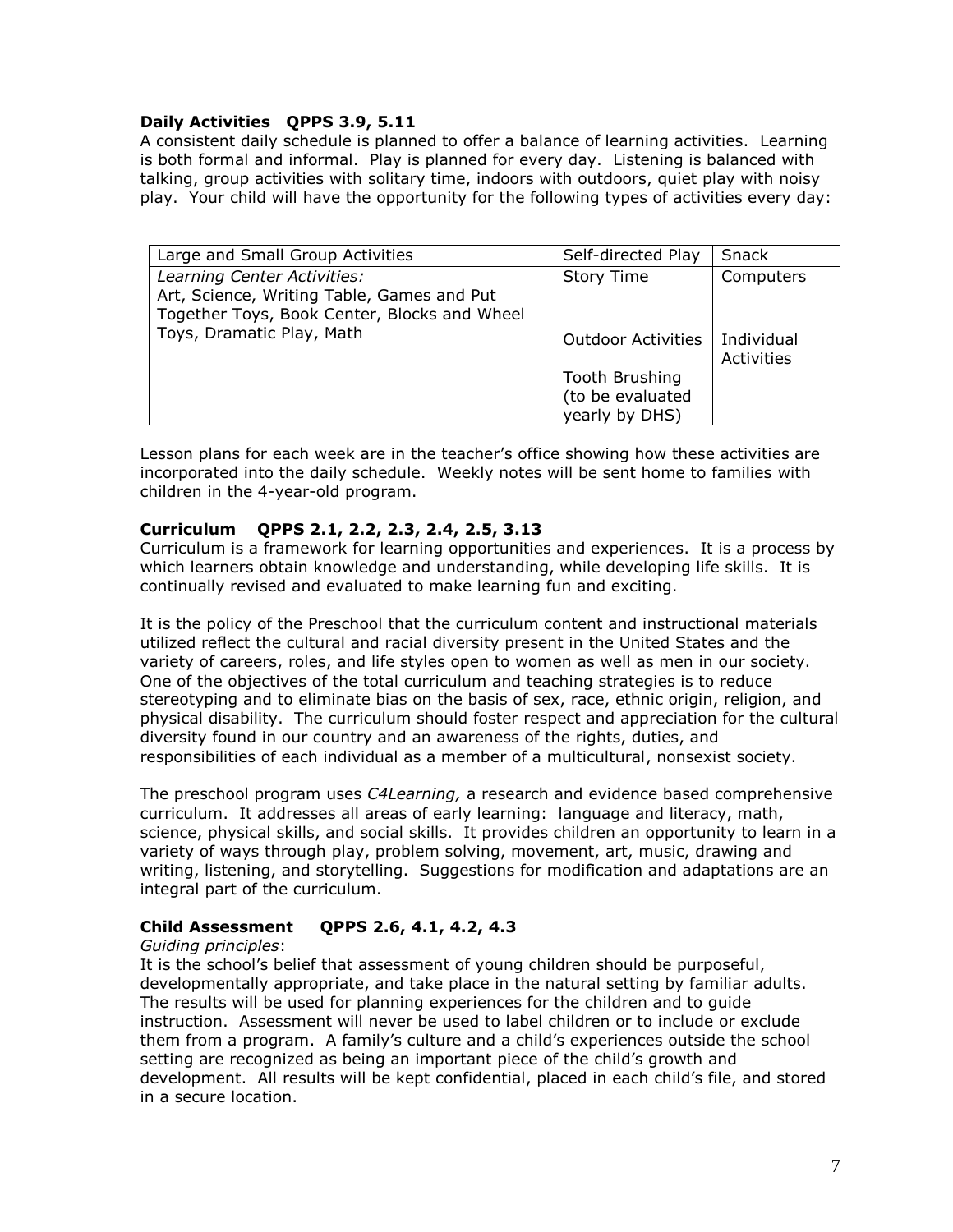Children are assessed in the following ways:

- a. *GOLD Preschool Progress Report* This report records student progress in all developmental areas at the beginning, middle, and end of the year.
- b. *Observational data* provides an ongoing anecdotal record of each child's progress during daily activities.
- c. *Jack and Jill Preschool Progress Report* This will be filled out and shared with parents at parent-teacher conferences in the fall and spring.
- d. *Child portfolios* are organized by the teaching staff and include the assessments, observational data, and child work samples collected on an ongoing basis.
- e. *Families* are asked to contribute information about their child's progress. Young children often show different skills in different settings. Working together, the teaching staff and families can gather a complete picture of a child's growth and development.
- f. *Get Ready To Read* (evaluated fall and spring)
- g. *C4Learning* enriches the 4 domains of learning, math, science, literacy and social-emotional learning.
- *h. Check Readiness*
- i. *An ASQ* (Ages and Stages Questionnaire) will be handed out at open house or at the beginning of the school year. (to be filled out by parent or caregiver)

The information from the above is used in the following ways:

- To provide information about children's needs, interests, and abilities in order to plan developmentally appropriate experiences for them.
- To provide information to parents about their children's developmental milestones.
- To indicate possible areas that requires additional assessment.
- Lead teachers meet monthly for instructional decision making. Additional observational data are looked at by the preschool teaching staff daily, week by week and at monthly meetings (as well as Professional Development days).

#### **QPPS 7.3, 7.5**

Assessment information will be shared formally with families during Parent Teacher Conferences in the fall and spring. In addition, the *Creative Curriculum Preschool Progress Report* will be sent home at the end of the school year. The preschool teacher will communicate weekly regarding children's activities and developmental milestones. Informal conferences are always welcome and can be requested at any time.

If, through observation or information on the *Creative Curriculum Preschool Progress Report*, or other assessments given, the teacher feels that there is a possible issue related to a developmental delay or other special need, he/she will communicate this to the family during a conference, sharing documentation of the concern. Suggestions for next steps may include the following, with the knowledge and consent of the parents:

- a. The teacher requests assistance from the AEA as an early intervention process. This team will engage in problem identification, plan interventions, provide support, and make outside resources available to those individuals requesting assistance. The AEA Preschool Staff team is available and functional for all students and teachers in the preschool.
- b. A request made to Area Education Agency 13 for support and additional ideas or more formalized testing.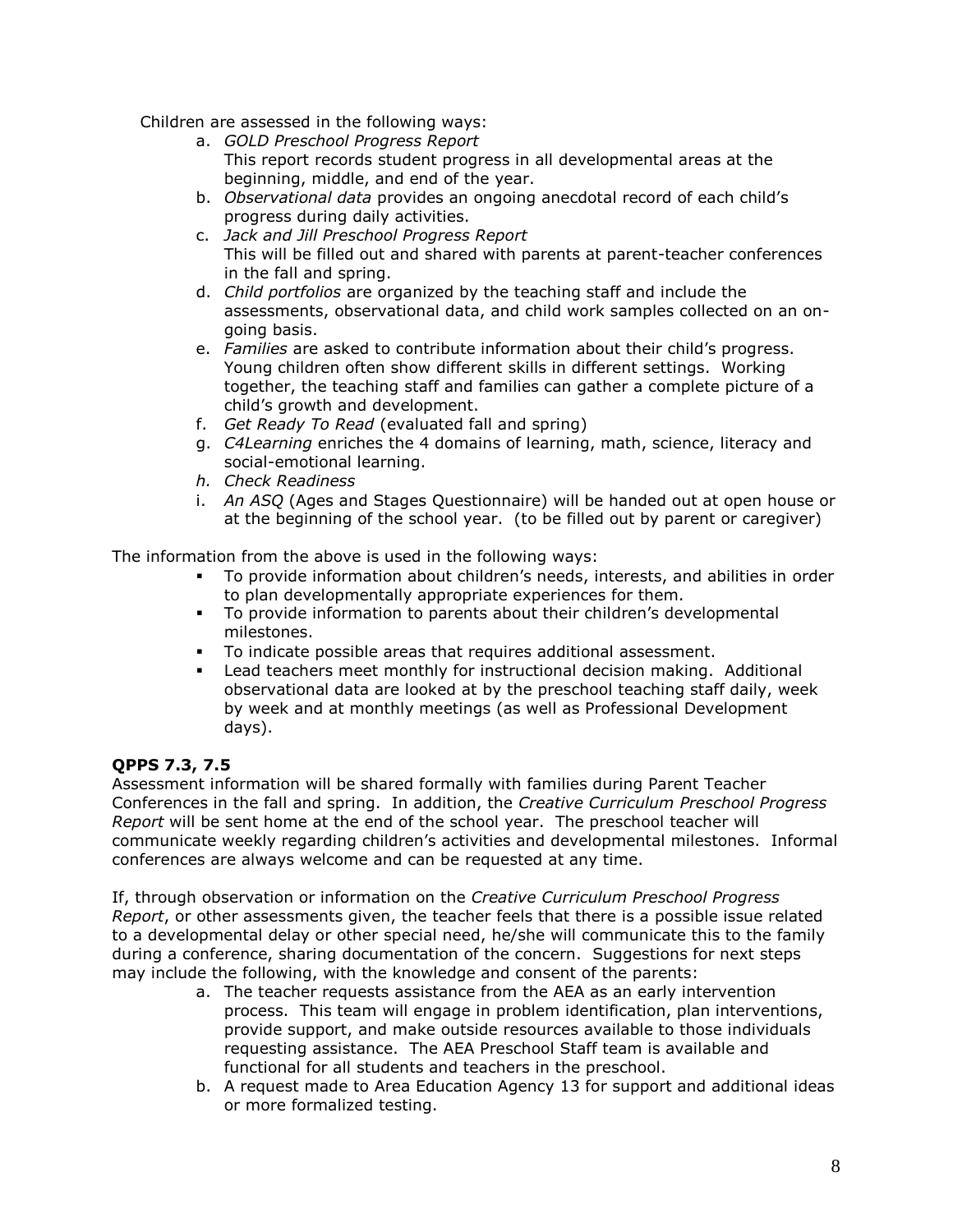The preschool teacher will assist in arranging for developmental screening (ASQ or ASQ-SE) and referral for diagnostic assessment when indicated.

### **QPPS 7.4**

If a child is determined to need special accommodations, those accommodations are included in the materials, environment, and lesson plans for that child. Examples include sign language and visuals for children with hearing impairments or language delays, and behavior plans for children whose behavior does not respond to the typical strategies used by teaching staff in the classroom.

#### **Supervision Policy QPPS 3.9, 9.2**

Before children arrive at school, the preschool teacher will complete the following daily safety checklist indoor and outdoor:

- i. All safety plugs and electric outlets are covered, heat/AC, water temperature, and toilets, etc. are in working order.
- ii. All cleaning supplies/poisons out of children's reach and stored properly.
- iii. Classroom and materials checked for cleanliness/broken parts, etc. including playground.
- iv. Supply check first aid kit, latex gloves, soap, paper towels, etc.
- v. Daily monitoring of environment spills, sand, etc. Other serious problems reported to head custodian.
- vi. Upon arrival, each child is observed by the teacher for signs of illness or injury that could affect the child's ability to participate in daily activities.

No child will be left unsupervised while attending preschool. Staff will supervise primarily by sight. Supervision for short intervals by sound is permissible as long as teachers check every two to three minutes on children who are out-of-sight (e.g. those who can use the toilet independently, who are in library area, etc.).

#### **Child Guidance and Discipline QPPS 1.11**

Teaching staff will equitably use positive guidance, redirection, and planning ahead to prevent problems. They will encourage appropriate behavior using consistent, clear rules and involve children in problem solving to foster the child's own ability to become selfdisciplined. Dependent upon the child's understanding, discipline will be explained to the child before and at the time of any disciplinary action. Teaching staff will encourage children to respect other people, to be fair, respect property, and learn to be responsible for their actions. Teaching staff will use discipline that is consistent, clear, and understandable to the child. They will help children learn to persist when frustrated, play cooperatively with other children, use language to communicate needs, and learn to take turns.

#### **Challenging Behavior QPPS 1.2, 1.8, 1.9, 1.10**

The teaching staff in the preschool is highly trained, responsive, respectful, and purposeful. The teachers anticipate and take steps to prevent potential challenging behaviors. They evaluate and change their responses based on individual needs. When children have challenging behaviors teachers promote pro-social behavior by:

- a. Interacting in a respectful manner with all children.
- b. Modeling turn taking, sharing, as well as caring behaviors.
- c. Helping children negotiate their interactions with one another and with shared materials.
- d. Engaging children in the care of their classroom and ensuring that each child has an opportunity to contribute to the group.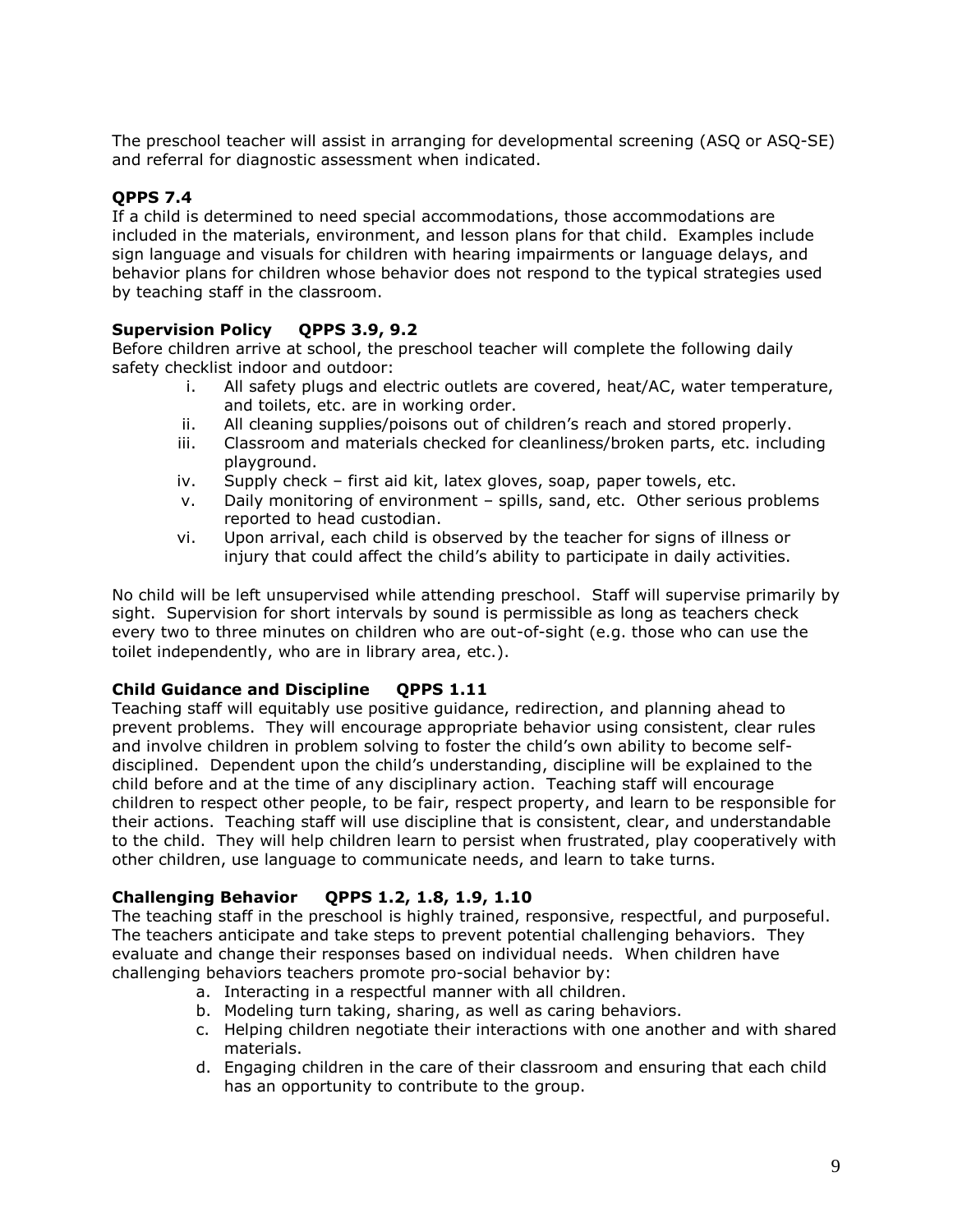e. Encouraging children to listen to one another and helping them to provide comfort when others are sad or distressed.

Teaching staff will guide children to develop self-control and orderly conduct in relationship to peers and adults. Children will be taught social, communication, and emotional regulation skills. If a child displays persistent, serious, and challenging behavior, the teaching staff, parents, and AEA support staff will work as a team to develop and implement an individualized plan that supports the child's inclusion and success.

Aggressive, physical behavior toward staff or children is unacceptable. Teaching staff will intervene immediately when a child becomes physically aggressive to protect all of the children and encourage more acceptable behavior.

#### **Permissible Methods of Discipline:**

*For acts of aggression and fighting* (biting, scratching, hitting) staff will set appropriate expectations for children and guide them in solving problems. This positive guidance will be the usual technique for managing children with challenging behaviors rather than punishing them for having problems they have not yet learned to solve. In addition, staff may; (1) separate the children involved; (2) Immediately comfort the individual who was injured; (3) Care for any injury suffered by the victim involved in the incident; (4) Notify parents or legal guardians of children involved in the incident; (5) Review the adequacy of the teaching staff supervision, appropriateness of program activities, and administrative corrective action if there is a recurrence.

### *Prohibited Practices*

The program does not, and will not, employ any of the following disciplinary procedures:

- 1. Harsh or abusive tone of voice with the children nor make threats or derogatory remarks.
- 2. Physical punishment, including spanking, hitting, shaking, or grabbing.
- 3. Any punishment that would humiliate, frighten, or subject a child to neglect.
- 4. Withhold nor threaten to withhold food as a form of discipline.

### **Water activities QPPS 5.9, 9.15**

We have a water table in the classroom for children to stand and play with their hands in the water. During water play, children are involved in active experiences with science and math concepts. Children with sores on their hands are not allowed to participate with others in the water table to ensure that no infectious diseases are spread. Children are not allowed to drink the water during water play activities. When the activity period is complete, the water table is drained and refilled with fresh water before a new group of children come to participate. Outdoor water play is limited to tubs and buckets as well as the water table. Staff supervises all children by sight and sound in all areas with access to water in tubs, buckets, and water tables.

#### **Snacks/Food and Nutrition QPPS 5.12 – 5.21**

Attitudes about food develop early in life. The food children eat affects their well-being, physical growth, ability to learn, and their overall behavior. We have an opportunity to help children learn about foods, to enjoy a variety of foods from their own culture and others, and to help them begin to appreciate that their bodies need to be strong, flexible, and healthy. Eating moderately, eating a variety of food, and eating in a relaxed atmosphere are healthy habits for young children to develop.

The preschool has snacks and drinks available. The preschool staff encourage children to expand their tastes by at least trying a portion of the food offered to them that day.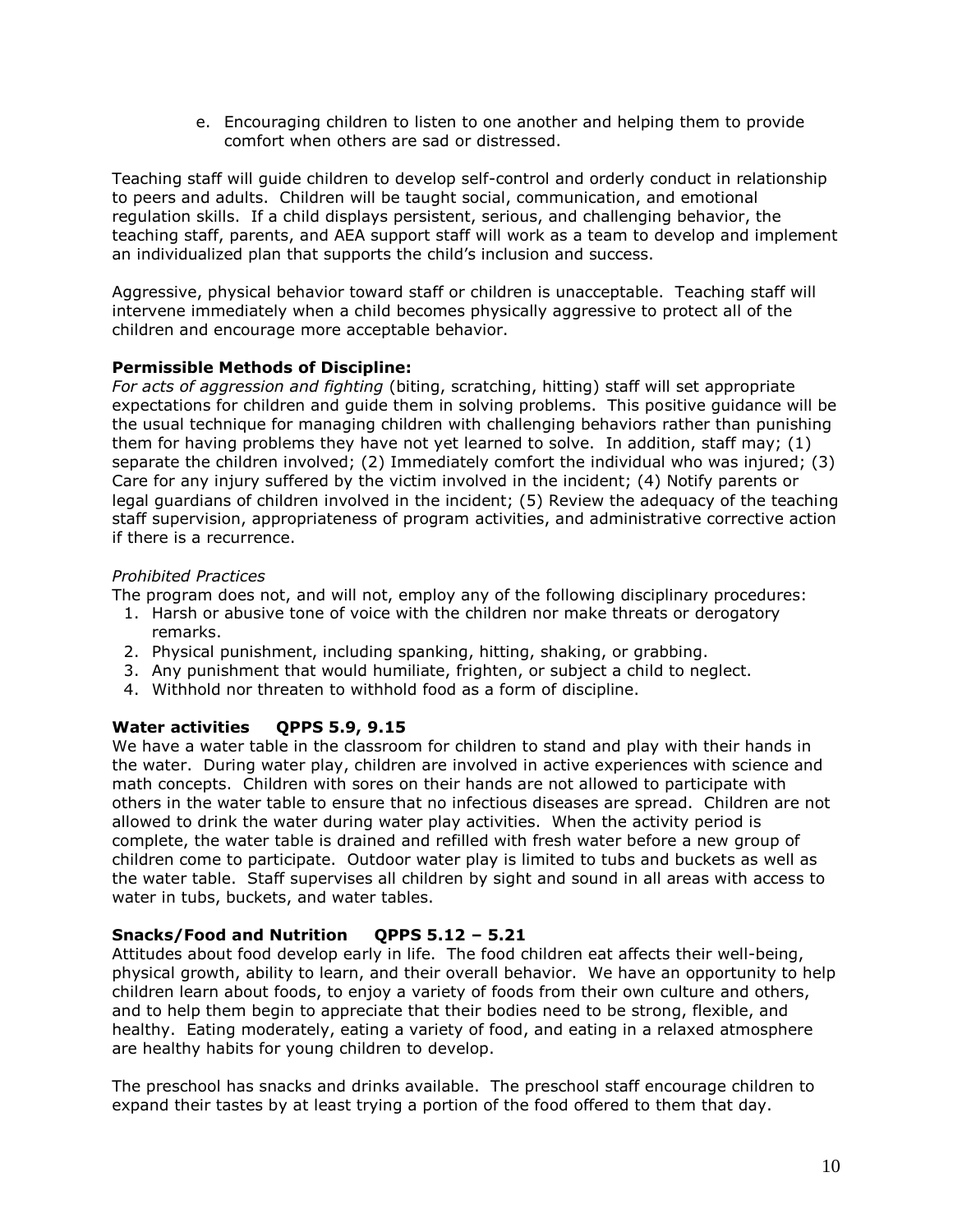Each family may volunteer to donate items for snack throughout the year. A snack calendar will be sent home each month indicating days that families may choose to donate snacks. Foods for sharing must follow the healthy snack policy for nutrition. Accordingly, students who wish to bring treats for the class on their birthday may do so. Those who have summer birthdays will celebrate with a ½ birthday.

Clean, sanitary drinking water is made available to children throughout the day. Staff discards any foods with expired dates. Foods requiring refrigeration will be kept cold until served.

For each child with special health care needs, food allergies, or special nutrition needs, the child's health care provider should provide the program with an individualized care plan prepared in consultation with family members and specialist involved in the child's care. Children with food allergies shall be protected from contact with the problematic food. With family consent, the program posts information about the child's allergies in the food preparation area and in areas of the facility the child uses to serve as a visual reminder to all adults who interact with the child during the day. Program staff will keep a daily record documenting the type and quality of food a child consumes when any child with a disability has special feeding needs and provide parents/caregivers with that information.

High risk foods, often involved in choking incidents, will not be served whole.

The preschool does not use foods or beverages as rewards for academic performances or good behavior, and will not withhold food or beverages as a punishment, nor will teaching staff ever threaten to withhold food as a form of discipline.

#### **Outside Play and Learning QPPS 5.5, 5.6, 9.5-9.8**

We have daily opportunities for outdoor play as the weather permits and provided the weather air quality and environmental safety conditions do not pose a threat. This allows children the opportunity to develop their large muscle skills, get exercise, and be active. Sometimes we spend longer getting bundled up than we spend outside.

In cases when we cannot go outside (due to weather conditions) children are given the opportunity to use indoor equipment for similar activities inside and are supervised at the same level as outdoor equipment. For example, tumbling mats may be offered for upper body activities or rolling across the mat.

In order to make sure that your child can play comfortably outside it is important to dress him/her according to the weather. When it is cold outside he/she needs a warm coat, mittens, or gloves and a hat (labeled with your child's name). For the warmer days, dressing your child lightly is just as important. For those in-between days, dressing your child in layers is a practical idea. This also includes comfortable footwear.

A certified Nurse Consultant visits the preschool playground every two years using a playground checklist to assess the playground area.

#### **Clothing**

Your child will be learning through creative, active play that can sometimes be messy. Your child should wear comfortable, washable clothing as well as rubber-soled and closed-toe shoes to school. While we encourage the use of paint smocks or shirts during art projects, we can't guarantee that spills or stains will not occur. Clothing should be free of words, graphics, or pictures that are profane, immoral, illegal, or disruptive in nature. All families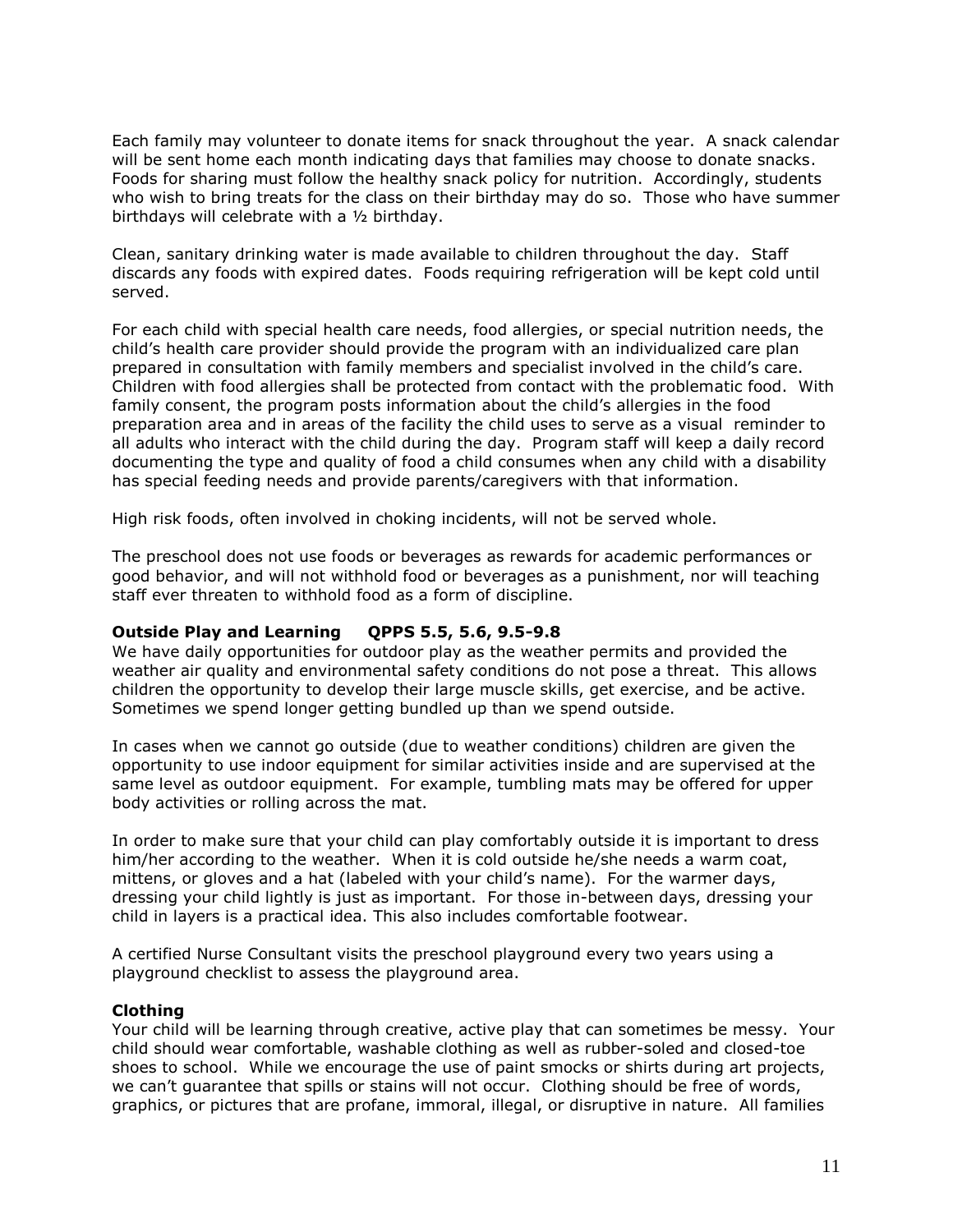are asked to provide an extra set of clothing for their child in case of an "accident" or messy play. Please clearly label the clothing with your child's name to reduce the possibility of mix-ups.

#### **Toilet Learning QPPS 5.7**

Toilet learning is an important time in a child's development. For children who are unable to use the toilet consistently, the following procedures are in place:

- 1. Diapering will only be done in the designated diaper area. Food handling will not be permitted in this diapering area.
- 2. Staff will follow all diapering guidelines set forth in the Iowa Quality Preschool Programs Standards: Standard 5, Criteria 7:
	- j. Cloth diapers, underwear, and clothing that are soiled by urine or feces are immediately placed in a plastic bag (without rinsing or avoidable handling) and sent home that day for laundering.
	- k. Staff changes children's diapers or soiled underwear in the designated changing areas and not elsewhere in the facility.
	- l. Surfaces used for changing and on which changing materials are placed are not used for others purposes, including temporary placement of other objects, and especially not for any object involved with food or feeding.
- 3. Potty chairs will not be used due to the risk of spreading infectious diarrhea.
- 4. All families are asked to provide and extra set of clothing for their child in case of an "accident" or messy play. Please clearly label the clothing with your child's name to reduce the possibility of mix-ups.

#### **Objects from Home**

Because the preschool program provides ample toys and learning materials for your child, we ask that you do not allow toys to be brought from home. The program cannot be responsible for lost or broken toys brought from home. Toys will only be brought to school for sharing purposes.

#### **Weapon Policy**

No student shall carry, have in his or her possession, store, keep, leave, place, or put into the possession of another student any real weapon or a look-alike weapon on any school premises, in any school vehicle or any vehicle used by the school or for school purposes, in any school building or other buildings or premises used for school functions, whether or not any person is endangered by such actions. "Look-alike weapon" means any item that resembles or appears to be a weapon. *A zero tolerance policy on dangerous weapons (real or toy) is in effect; i.e., gun, squirt guns, water rifles or pistols, slingshots, toy guns, toy grenades and other similar items, knives, etc. Violation may result in a student suspension/expulsion.*

#### **Classroom Animals and Pets QPPS 5.26**

*No live animals are to be inside the Jack and Jill preschool or classrooms at any time.*If you, as a parent or legal guardian, want to bring your family pet to share with your child's classroom you are welcome. The preschool teacher will ensure that the animal does not create any unsafe or unsanitary condition. The animal should appear to be in good health and have documentation from a veterinarian or an animal shelter to show that the animal is fully immunized (if the animal should be so protected) and suitable for contact with children. The teacher will ensure staff and children practice good hygiene and hand washing both before and after coming in contact with the animal. Teaching staff will supervise all interactions between children and animals and instruct children to be gentle when in close proximity of the animals.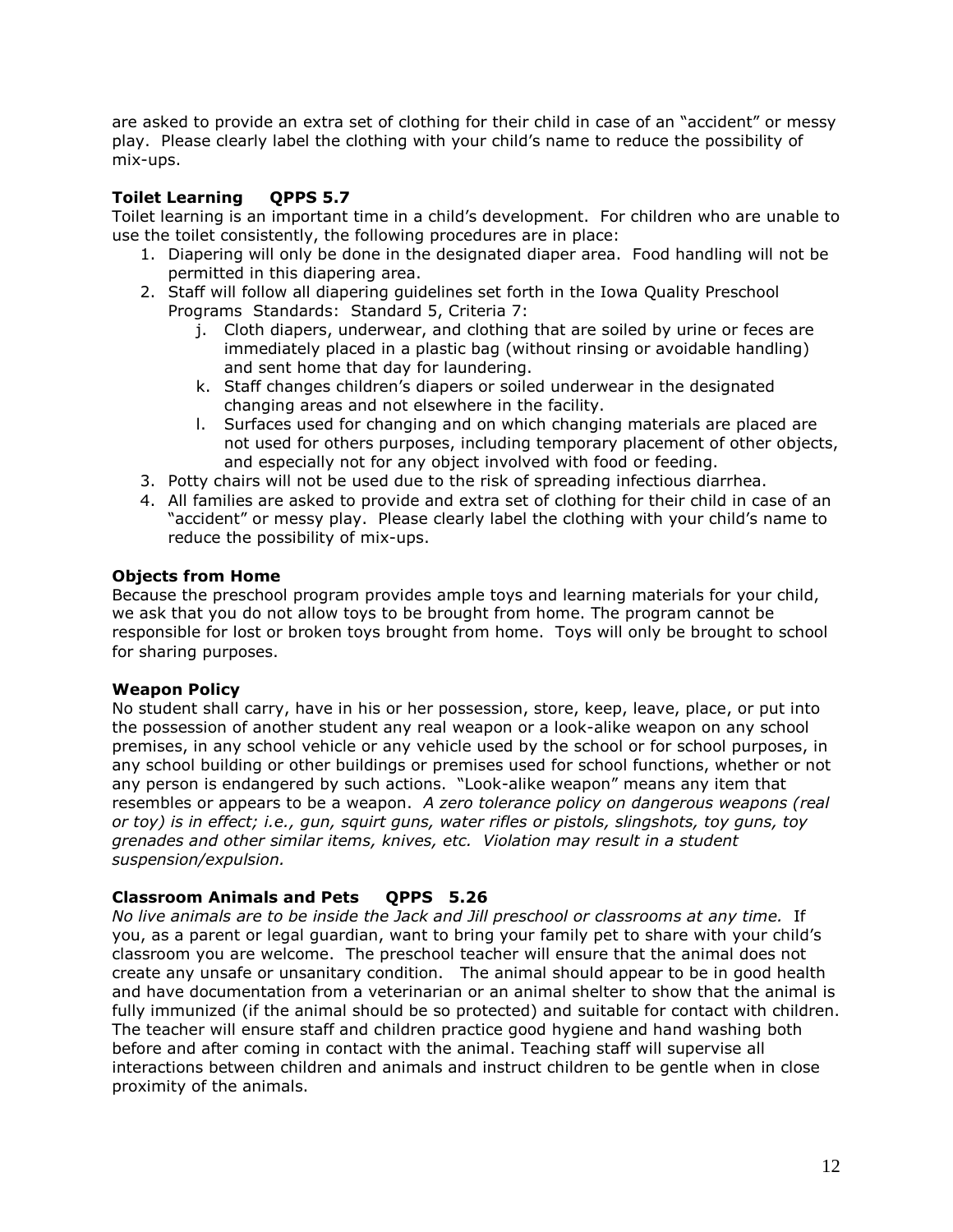Any children allergic to the pet will not be exposed to the animal. Reptiles are not allowed because of the risk for salmonella. The classroom teacher is responsible for checking that requirements have been met.

#### **Birthdays QPPS 5.13**

Birthdays are an important and significant event in the life of a child. They offer the opportunity for children to be given special recognition. Accordingly, students who wish to bring treats for the class on their birthday may do so. Food that comes from home for sharing among the children must follow the CACFP guidelines. Those who have a summer birthday will celebrate a ½ birthday. Invitations to parties outside of school that do not include the entire class will not be distributed at school. Parents may arrange to send special treats to share with their children's friends on birthdays. This is not required. Your child's birthday will be noted on the Munchie bucket schedule.

### **V. Communication with Families QPPS 1.1, 4.14, 7.5, 7.7,**

The program will promote communication between families and staff by using written notes as well as informal conversations or e-mail. Families are encouraged to send written notes with important information so all the staff who work with the child can share the parent's communication. Teaching staff will write notes for families no less than weekly (4-year-old classes). Staff will use these notes to inform families about the child's experiences, accomplishments, behavior, and other issues that affect the child's development and wellbeing. Parents are encouraged to maintain regular, on-going, two-way communication with the teaching staff in a manner that best meets their needs – email, in person, notes, or phone calls.

#### **Open Door Policy**

Parents and legal guardians are always welcome to visit the preschool classroom. As a safety feature, all parents and visitors will check in at the front desk. For safety sake, if a volunteer (including a parent) is working with children, he/she will be expected to execute and submit an affidavit of clearance from any and all crimes against a child or families. Visitors are asked to please use discretion with regard to bringing babies and toddlers to school as young children may disrupt class sessions. Photo identification may be required for any unknown visitor to the classroom.

#### **Arrival and Departure of Children QPPS 10.11**

All motor vehicle transportation provided by parents, legal guardians, or others designated by parents or legal guardians will include the use of age-appropriate and size-appropriate seat restraints. Each family will have a name tag given to them at Open House to be put in the passenger window of their vehicles, so staff knows who are in each vehicle. Translation, reading assistance, etc. provided if needed.

Each child attending Jack and Jill Preschool shall be accompanied to the Preschool by a parent or someone given custody of the child on that day, and shall not be left until his/her presence is acknowledged by Preschool staff. The purpose of this policy is to make sure that the child is safely within the building and in the care of the Preschool personnel before the accompanying adult leaves the child**.**

Other than parents or legal guardians, only persons with prior written authorization (Parent Consent Form) will be allowed to pick up a child from the school. Anyone who is unfamiliar to teaching staff, including authorized individuals, may be asked to present photo identification before a child is released to them.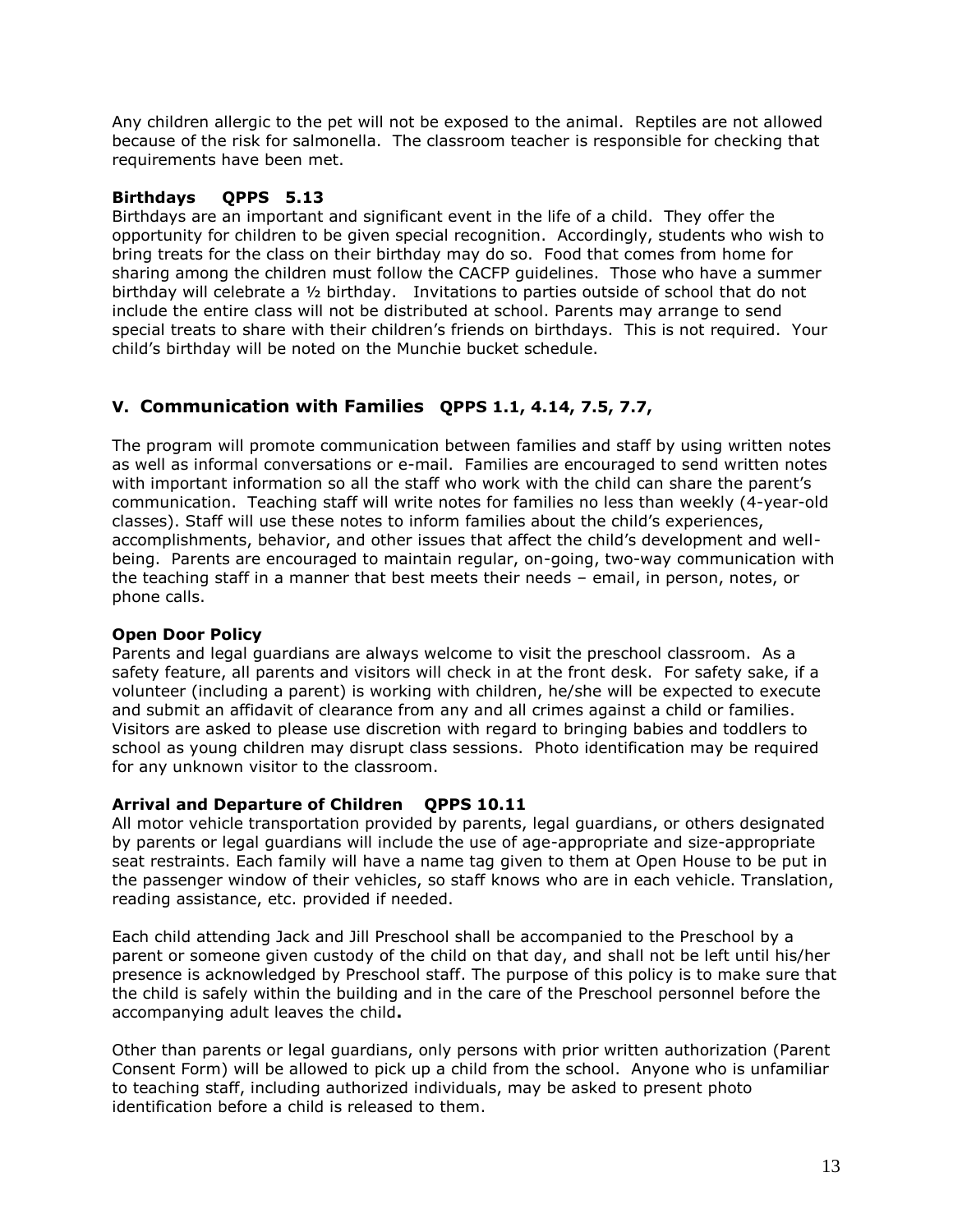In the interest of students' safety, parents/guardians/authorized individuals are requested to report directly to the front desk when picking up their child rather than going to the child's classroom.

If your child rides the school bus to school, teaching staff will greet and assist the student off the bus. At dismissal, teaching staff will accompany each student to the bus and assist the student onto the bus.

As children arrive, teaching staff will record attendance for the day. Throughout the day, each time children transition from one location to another, i.e. classroom to outdoor, the teacher will be responsible for counting the number of children whenever leaving one area and when arriving at another to confirm the safe whereabouts of every child at all times.

#### **Transportation QPPS 8.5**

Transportation is the responsibility of the families or caregiver, unless they attend the Ann W Wickman Center then the YMCA will provide. SWITA (Southwest Iowa Transit Agency 243-4196) will provide school bus transportation for the 3 and 4 year old preschoolers. Forms may be obtained at the preschool. Parents or legal guardians may request transportation at enrollment, indicating the pick up and drop off address, the name of the responsible person at that address, and emergency contact information for all parties involved. Parents or legal guardians are asked to keep their information current by reporting changes to the preschool teacher and bus director. All information will be updated at least annually by teaching staff.

For children who have special needs for transportation, the facility will use a plan based on a functional assessment of the child's needs related to transportation that is filled out by the child's physician. This plan will address special equipment, staffing, and care in the vehicle during transport. Any accommodations indicated in the child's Individualized Educational Program will be implemented as described.

#### **Field Trips**

An important learning opportunity can take place in the form of a field trip that is relevant and reinforces what has been taught in the classroom. SWITA buses are used for these field trips. Parents will be informed of each field trip through a newsletter and notes sent home. A parent or legal guardian must sign an informed consent form at the time of registration. Adult family members are asked to volunteer to go on these trips to provide increased supervision and adult/child ratios. Each child will be assigned to an adult for every part of the trip. Before every trip, the teaching staff will instruct children and all adults using the bus about the 10-foot danger zone around the vehicle where the driver cannot see.

A first aid kit, emergency contact information, and emergency transport authorization information for the children in the group will be taken on all trips. Children will be counted approximately every 15 minutes while on a field trip. Children may only use a public restroom if they are accompanied by a staff member. Children will never be left alone in a vehicle or unsupervised by an adult.

#### **Attendance**

Students who are enrolled for classes at Jack & Jill are expected to be in school for the full session and are expected to be punctual in their arrival and departure. Students are not expected to be absent any more than is necessary for health reasons or appointments. Irregular attendance interferes with the progress of your child and others as teachers find themselves taking class time to repeat information and make adjustments for those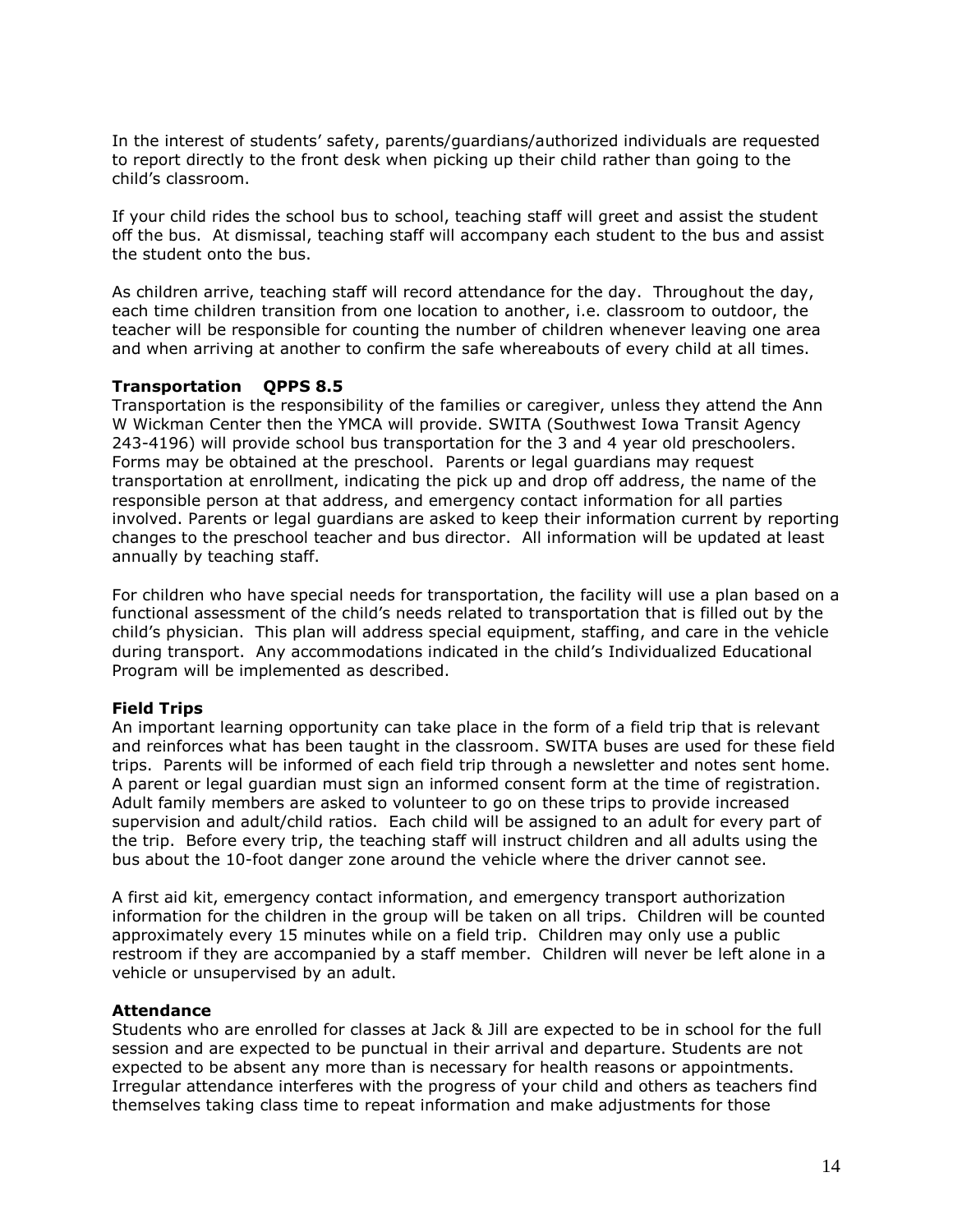students who have been absent. Please call the preschool with the reason for an absence no later than 8:00 a.m. For safety's sake, if a student is absent without notification, the school teaching staff will attempt to contact the family to verify the child's absence from school.

#### **Ethics and Confidentiality**

Staff follows an important code of ethics to guide their involvement with children and families. It is essential to protect the confidentiality of all information concerning children and their families. Maintaining a professional attitude includes being responsive to the needs of children and their families while balancing the need for confidentiality. Children are people who deserve respect. One way we demonstrate this respect is to refrain from talking about the children in their presence unless the child is part of the conversation and to refrain from labeling a child negatively or positively. We continually strive to model such qualities as patience, tolerance, cooperation, acceptance, understanding of others, and enthusiasm for children as well as for other adults.

All teaching staff will receive training on ethics and confidentiality through the YMCA handbook.

#### **Children's Records QPPS 5.1**

Student records containing personal identifiable information, except for directory information, are confidential. Only persons, including employees, who have a legitimate educational interest, are allowed to access a student's records without the parent's permission. Parents may access, request amendments to, and copy their child's records during regular office hours. Parents may also file a complaint with the United States Department of Education if they feel their rights regarding their child's records have been violated.

Parents or guardians will be asked to sign a release of information form should they or the school request information be shared with another agency, stating to whom the information is to be released, the reason or purpose for the release of information, when it expires, and ways the parents can withdraw permission if they choose to do so.

#### **Jack and Jill Advisory Committee QPPS 7.2**

The Jack and Jill Preschool have a preschool committee composed of parents, school staff, and board members interested in the school program. This group meets quarterly to provide feedback on services that meet children and family needs. They also serve as a sounding board for new ideas and services. Please let the preschool teacher know if you are interested in being part of the Preschool Committee.

#### **Grievance Policy QPPS 7.6**

Open and honest communication between families and the preschool program is an essential component of a high quality early childhood program. We want you to be confident that your child is being well cared for and is having a quality experience. If there is ever a time you have a concern regarding your child, we want to encourage you to address your concern to your child's teacher.

As part of our program assessment, in the spring of each year, we also provide you with a family questionnaire to evaluate our program. This information helps us to assess how the program is meeting the needs of families and children, as well as to identify strengths and weaknesses.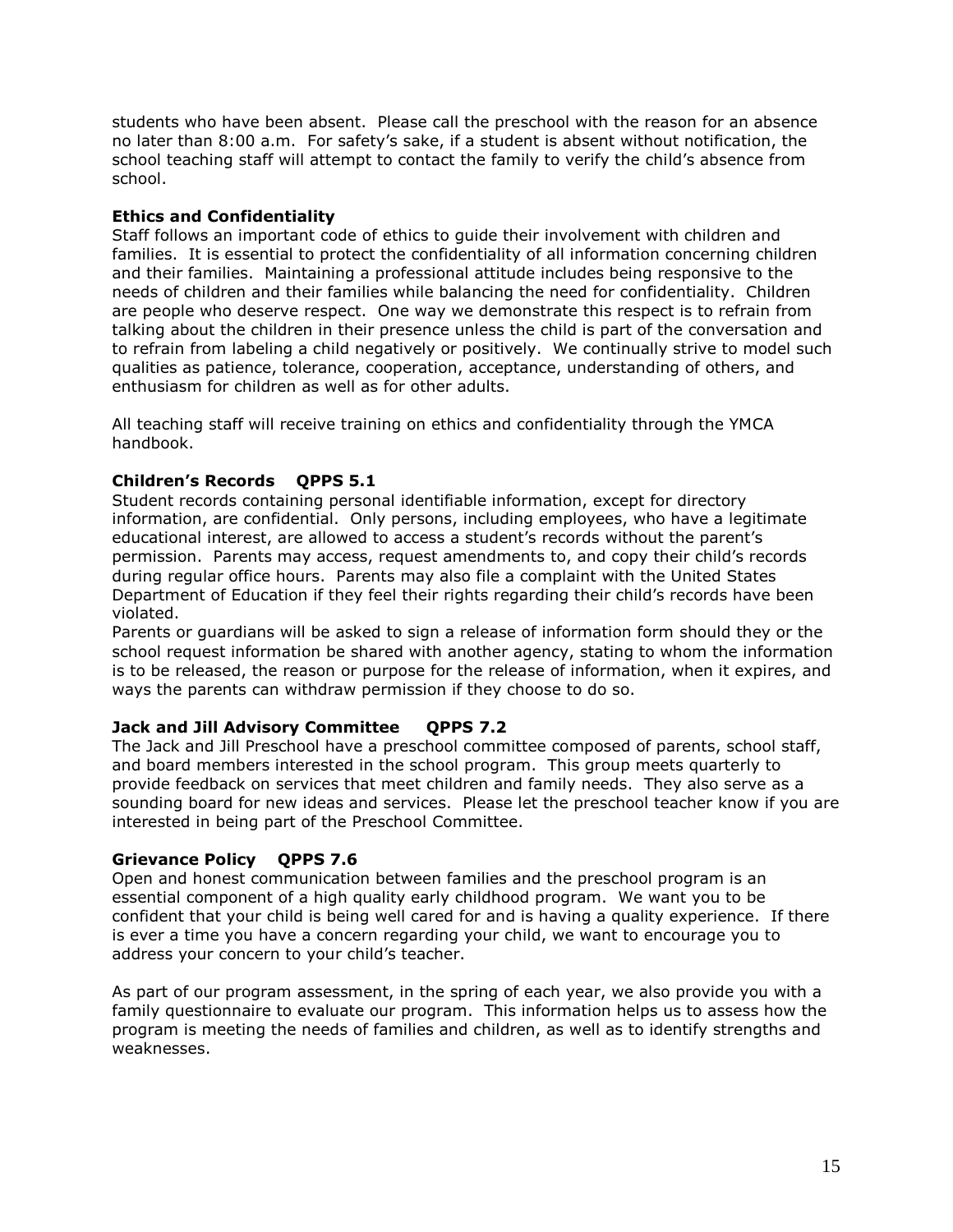# **VI. Family Involvement QPPS 7.1, 7.2**

Jack and Jill School encourages families to be very involved in their child's education by observing their children during the day when possible and meeting with staff. Family members are welcome to visit at any time during class sessions as well as accessing their child's file (translations, reading assistance, etc. provided if needed).

Teachers and administrators use a variety of formal and informal ways to become acquainted with and learn from families about their family structure and their preferred means of child-rearing practices and communication; and information about their socioeconomic, linguistic, racial, religious, and cultural backgrounds as they wish to share. Families are surveyed in enrollment paperwork and through other questionnaires during the year regarding their family, beliefs, and preferences. Home visits are conducted at the beginning of the school year. Program staff communicate with families on at least a weekly basis regarding children's activities and developmental milestones, shared care-giving issues, and other information that affects the wellbeing of their children. Family teacher conferences are held in both the fall and spring semesters, as well as when either party requests.

Jack and Jill Preschool values the time spent talking and interacting with families and developing strong, reciprocal relationships. As the teacher learns from the families' expertise regarding their child's interests, approaches to learning, and developmental needs, goals for your child's growth and development can be incorporated into ongoing classroom planning. Families are encouraged to share any concerns, preferences, or questions with the preschool teacher or administration at any time.

Although in-person daily contact cannot be replaced, preschool staff also rely on notes home, e-mail, phone calls, newsletters, and a parent bulletin board as alternative means to establish and maintain open, two-way communication.

Jack and Jill Preschool invite you to become involved in one or all of the following ways, and welcome other ideas as well.

- xiii. Support your child's daily transition to school by sharing information about your child's interests and abilities. Keeping the teacher informed of changes and events that might affect your child allows the teacher to be more responsive to your child's needs.
- xiv. Return all forms, questionnaires and so on promptly.
- xv. Attend Family/Teacher conferences in the fall and Spring Semesters.
- xvi. Check your child's backpack each day.
- xvii. Participate in field trip activities.
- xviii. Share some of your talents in your child's class through activities such as: reading or storytelling, cooking, art, music, sewing, crafts, hobbies, your profession, or artifacts from trips you have taken.
- xix. Share any of your families' cultural traditions, celebrations, or customs.
- xx. Read all the material sent home with your child.
- xxi. Come to play.

#### **Home Visits**

Home visits are made prior to the start of the school year for incoming 4-year-olds. This is an opportunity for the preschool teacher to get to know you, your child, and your family and for you to begin to create a partnership between home and school in order to best meet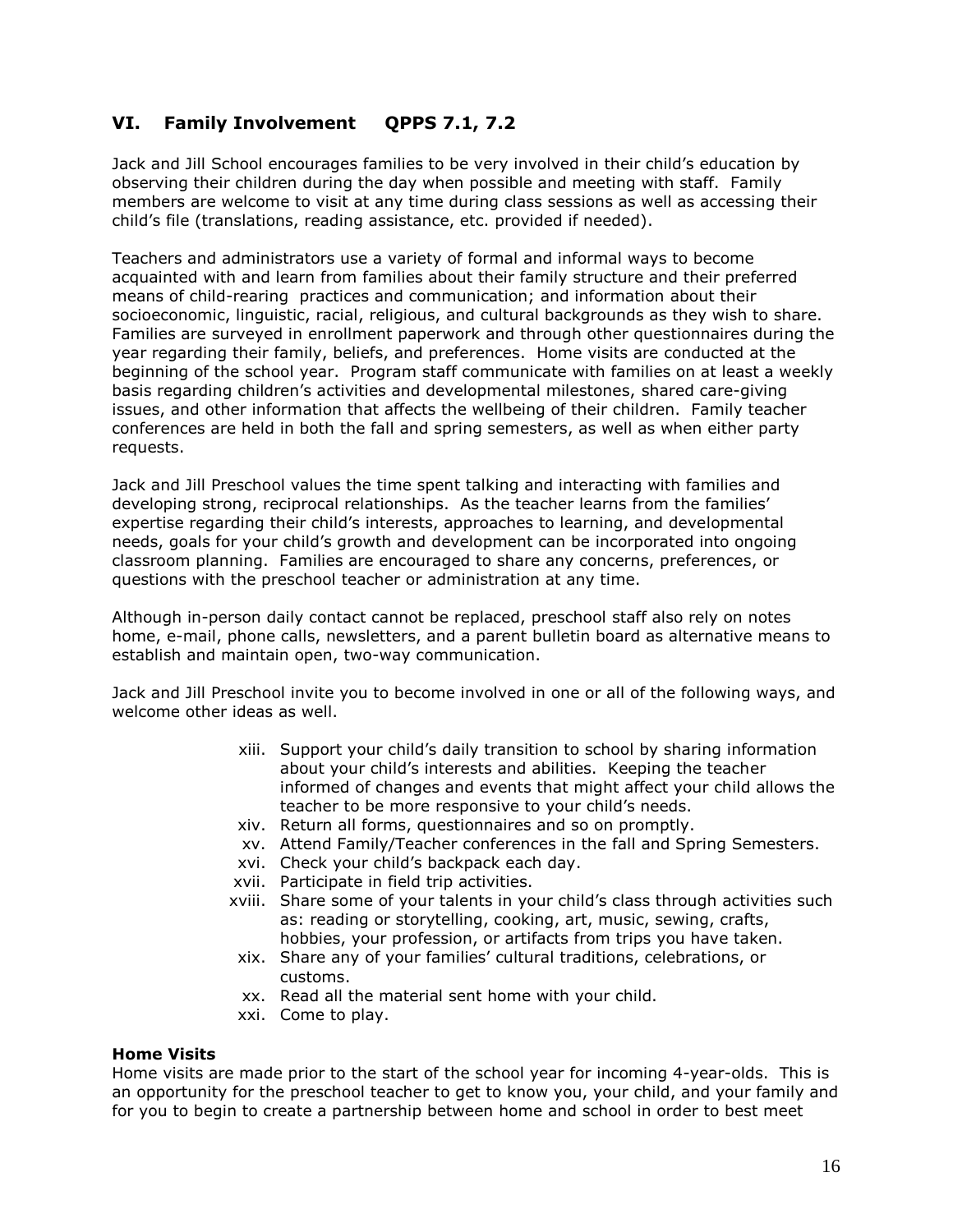your child's needs. This is a great time for you to share what makes your family unique, how you prefer to communicate with the teacher, and share your knowledge about your child's interests, approaches to learning, and developmental needs. You can help the teacher understand what your goals are for your child and whether you have any concerns you'd like addressed. Parents are encouraged to share these preferences, concerns, and questions at any time with either the classroom teacher or administrator.

#### **Family Teacher Conferences**

The preschool program will have formal family teacher conferences in the fall (4-year-olds only) and spring for all students. Assessments will be sent home in December for 3-yearolds so parents can see their child's progress. If parents have any questions or concerns, they are encouraged to contact the teacher to set up a conference time. During conferences, the teacher will share results of classroom assessments and samples of your child's work. Together you can make a plan to continue to encourage your child's work, growth, and development.

#### **Transitions QPPS 7.9, 7.10**

Home-school connections are crucial to the transition to kindergarten or any other program, such as special education. The child's family provides the consistency and continuity necessary for a young child to be successful. Making a change from one program to another can sometimes be difficult for a young child whether the transition is within the same building or in another location. Teaching staff will partner with the family to make the transition as smooth as possible by connecting family members with the next program's staff. Preschool staff will provide information about enrollment policies and procedures, program options, and arrange for a classroom visit whenever possible.

# **VII. Health and Safety QPPS 10.16**

Jack and Jill Preschool are committed to promoting wellness and to safeguard the health and safety of children and adults who participate in our program. In order to provide a safe and secure environment for every child and adult, we follow guidelines required by the Quality Preschool Program Standards, regulatory agencies and pediatric authorities in the field.

#### **Health and Immunization Certificates QPPS 5.1**

Health records that document the dates of service shall be submitted that show the child is current for routine screening tests and immunizations according to the schedule recommended and published by the American Academy of Pediatrics.

When a child is overdue for any routine health services, parents, legal guardians, or both provide evidence of an appointment for those services before the child's entry into the program and as a condition of remaining enrolled in the program, except for immunization for which parents are using religious exemption.

#### **Health and Safety Records**

Health and safety information collected from families will be maintained on file for each child in the Director's office. Files are kept current by updating as needed, but at least yearly.

The content of the file is confidential, but is immediately available to administrators of teaching staff who have consent from a parent or legal guardian for access to records; the child's parent or legal guardian; and regulatory authorities, upon request: **QPPS 10.10**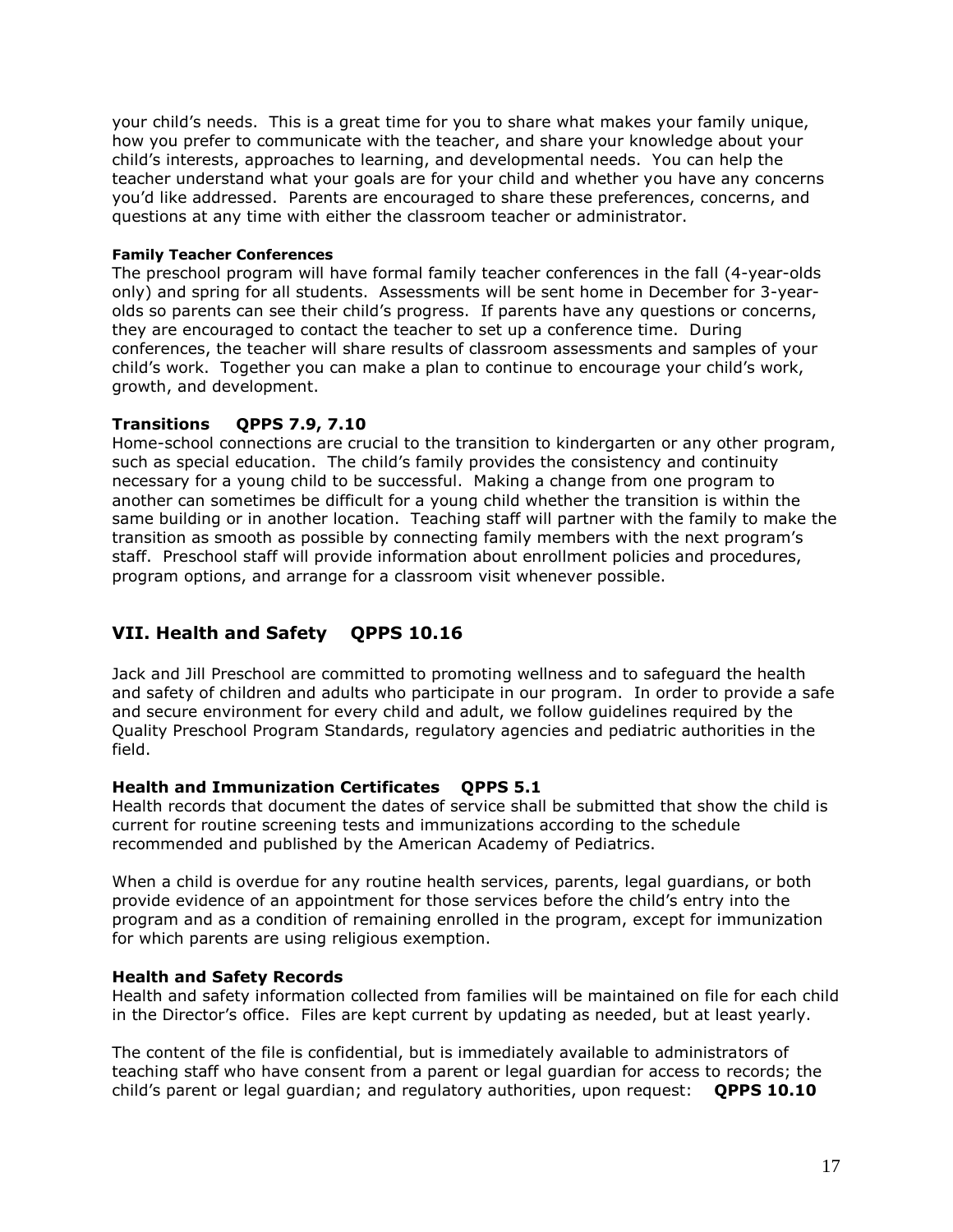Child Health and Safety records will include: **QPPS 5.1, 10.6**

- 1. Current information about any health insurance coverage required for treatment in an emergency;
- 2. Results of health examination, showing up-to-date immunization and screening test with an indication of normal/abnormal results and any follow-up required for abnormal results;
- 3. Current emergency contact information for each child, that is kept up-to-date by a specified method during the year;
- 4. Names of individuals authorized by the family to have access to health information about the child;
- 5. Instructions for any of the child's special health needs such as allergies or chronic illness (e.g., asthma, hearing or vision impairments, feeding needs, neuromuscular conditions, urinary or other ongoing health problems, seizures, diabetes)
- 6. Individual emergency care plans for children with known medical or developmental problems or other conditions that might require special care in an emergency (Allergy, asthma, seizures, orthopedic or sensory problems, and other chronic conditions). These plans will be checked annually. **QPPS 10.14**
- 7. Supporting evidence for cases in which a child is under-immunized because of a medical condition (documented by a licensed health professional) or the family's beliefs. Staff implements a plan to exclude the child promptly if a vaccinepreventable disease to which children are susceptible occurs in the program.

### **General Health and Safety Guidelines QPPS 5.11, 10.6**

- a. All staff must be alert to the health of each child, known allergies, or special medical conditions.
- b. Under the supervision of the preschool teacher, all staff must be alert to the whereabouts of all children. Systems are in place for accounting for children at regular intervals, especially during periods of transition.
- c. All staff are to follow proper procedures for hand washing, using disinfectant, and following universal precautions to prevent infections.
- d. All staff are familiar with evacuation routes and procedures.
- e. All teaching staff will complete "Occupational Exposure to Blood borne Pathogens" annually.
- f. At least one staff member who has a certificate of satisfactory completion of pediatric first-aid training, including managing a blocked airway and providing rescue breathing for infants and children, is always present with each group of children. When a child in the group has a special health condition that might require CPR, one staff person who has successfully completed training in CPR is present in the program at all times. **QPPS 5.4**

#### **Illness Policy and Exclusion of Sick Children QPPS 5.3**

For the health and safety of all the children, it is mandatory that sick children not be brought to school. If your child has any of the following symptoms during the night, he or she will not be admitted the following morning for the safety of the other children.

- Fever greater than 100 degrees F
- Vomiting
- Diarrhea
- Pink eyes with drainage
- Cough with congestion and excessive nasal discharge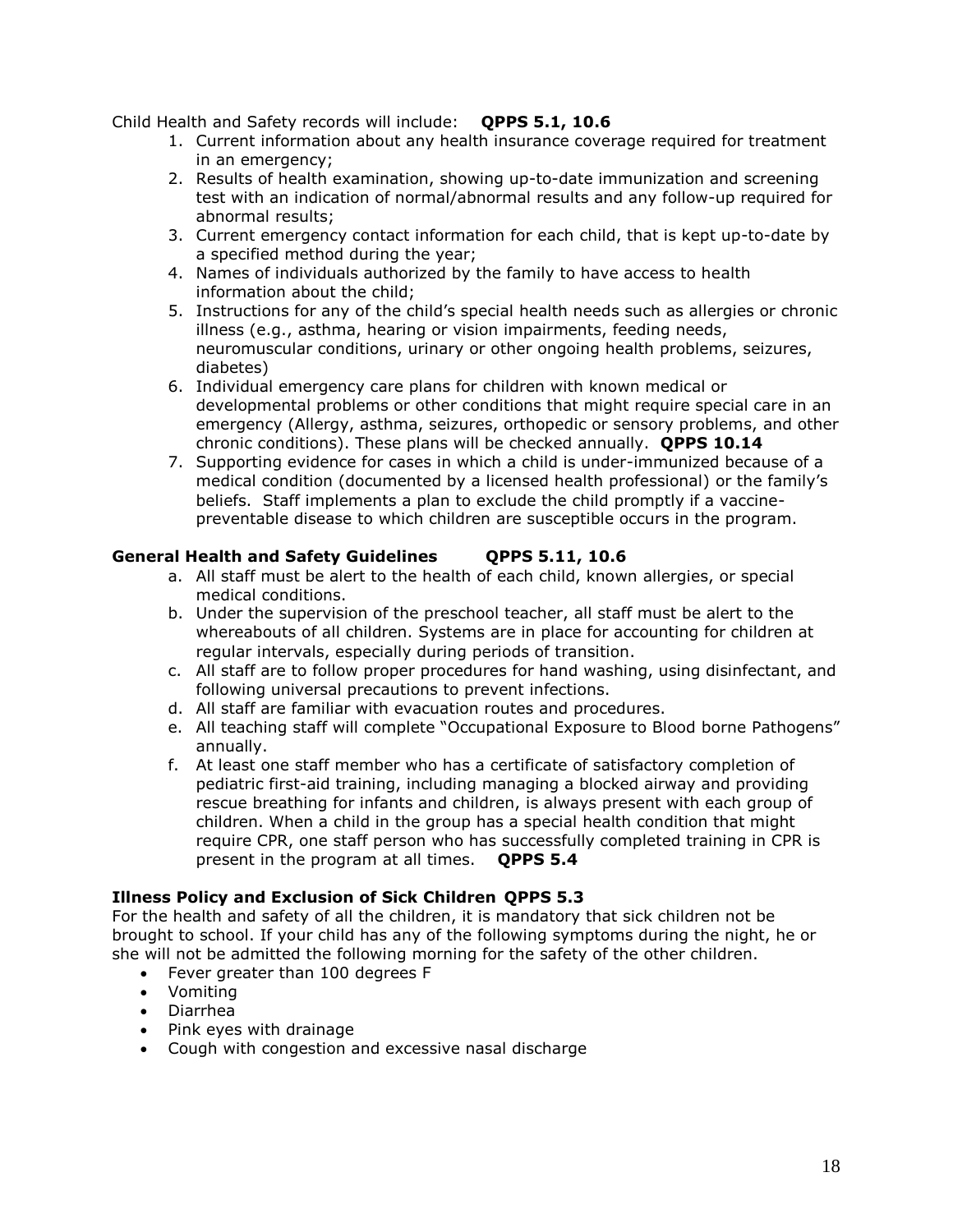The center's established policy for an ill child's return:

- Fever free for 24 hours
- Chicken pox: one week after onset (or when lesions are crusted)
- Strep: 24 hours after initial medication
- Vomiting/Diarrhea: 24 hours after last episode
- Conjunctivitis: 24 hours after initial medication or when without drainage

Upon arrival at school, each child is observed by teaching staff for signs of illness or injury that could affect the child's ability to participate comfortably; if the illness requires more care than staff are able to provide without compromising the needs of the other children in the group; or if keeping the child at school poses an increased risk to the child or to other children or adults with whom the child will come in contact.

When a child develops signs of an illness during their day at preschool, parents, legal guardians, or other person authorized by the parent will be notified immediately to pick up the child. For this reason, please be sure that we have current, accurate phone numbers for you, your authorized emergency contact person, and your child's pediatrician. In the meantime, we will provide the child a place to rest until the parent, legal guardian, or designated person arrives under the supervision of someone familiar with the child. If the child is suspected of having a contagious disease, then until she or he can be picked up, the child is located where new individuals will not be exposed.

#### **Reporting Communicable Diseases QPPS 5.4**

Staff and teachers provide information to families verbally and in writing about any unusual level or type of communicable disease to which their child was exposed, signs and symptoms of the disease, mode of transmission, period of communicability, and control measures that are being implemented at the program and that the families should implement at home. The program has documentation that it has cooperative arrangements with local health authorities and has, at least annually, made contact with those authorities to keep current on relevant health information and to arrange for obtaining advice when outbreaks of communicable disease occur.

#### **Medication QPPS 5.10**

Medication will be administered in cases of asthma (inhalers) and epi pen. Instruction for the care plan will be kept in an area where staff can read the plan. Staff will record the medication administered (Example: seizures, Epi-pen, inhalers). This information will be given with written consent/order of a health provider. Medication will be locked in a filing cabinet in the office and out of children's reach. All medication will be kept in the original containers with instructions on the label.

#### **Cleaning and Sanitization QPPS 5.22, 5.23, 5.24, 9.11**

The facility will be maintained in a clean and sanitary condition. When a spill occurs, the area will be made inaccessible to children and the area will be cleaned immediately (NAEYC Standards).

Staff will be trained in cleaning techniques, proper use of protective barriers such as gloves, proper handling and disposal of contaminated materials, and information required by the US Occupational Safety and Health Administration about the use of any chemical agents.

Routine cleaning will be supervised by the preschool teacher and will follow the Cleaning and Sanitation Frequency Table as a guideline.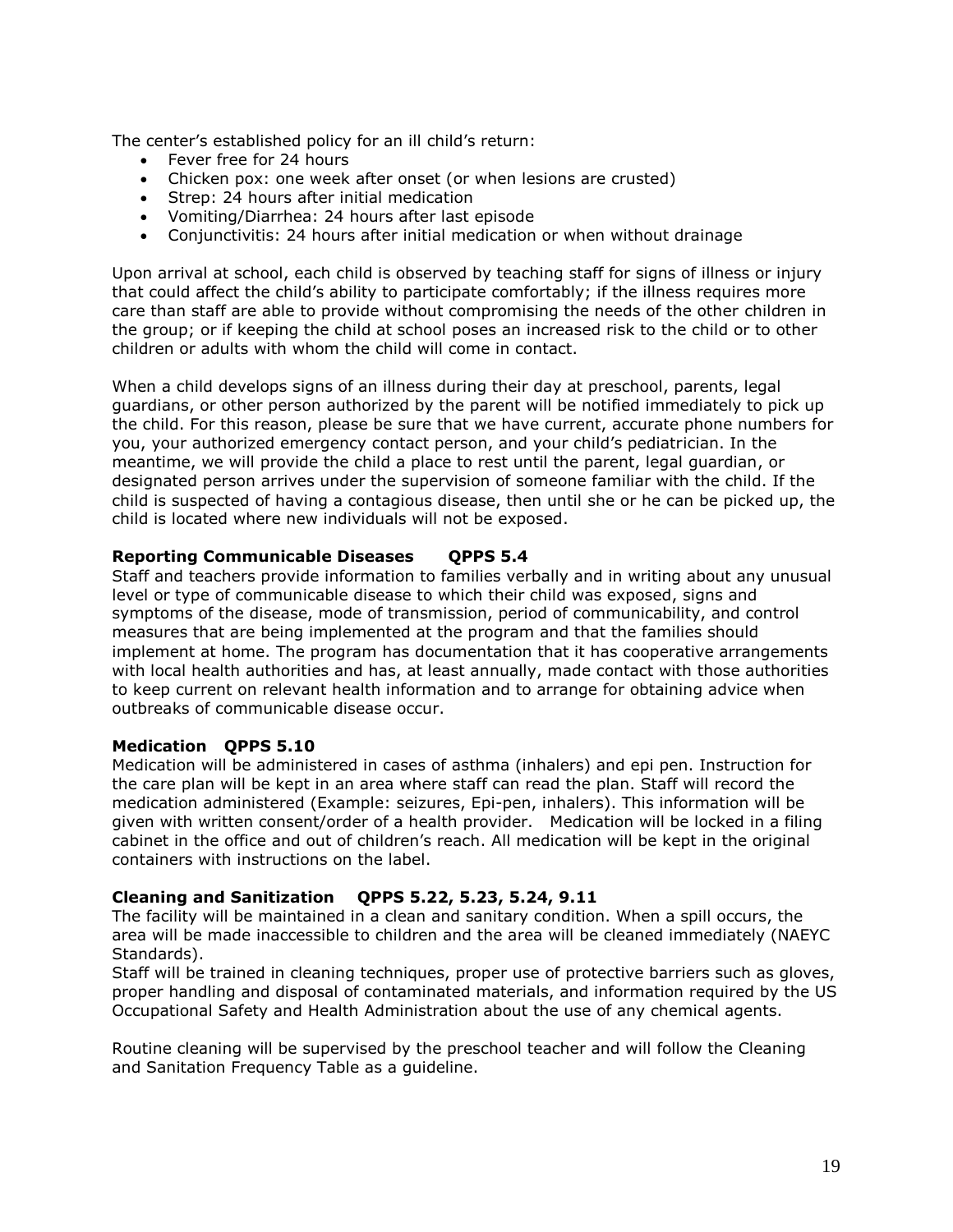Facility cleaning requiring potentially hazardous chemicals will be scheduled when children are not present to minimize exposure of the children. All cleaning products will be used as directed by the manufacturer's label. Nontoxic substances will be used whenever possible.

### **Hand Washing Practices QPPS 5.8**

Frequent hand washing is key to prevent the spread of infectious diseases. Teachers teach children how to wash their hands effectively. Posters of children using proper hand washing procedures are placed by each sink. The program follows these practices regarding hand washing:

- Staff members and those children who are developmentally able to learn personal hygiene are taught hand-washing procedures and are periodically monitored.
- Hand washing is required by all staff, volunteers, and children because hand washing reduces the risk of transmission of infectious diseases to themselves and to others.
- Staff assists children with hand washing as needed to successfully complete the task.

Children and adults wash their hands:

- Upon arrival for the day;
- After diapering or using the toilet;
- After handling body fluids (e.g., blowing or wiping a nose, coughing on a hand, or any touching of mucus, blood, or vomit);
- Before snacks, preparing or serving food, or handling any raw food that requires cooking (e.g., meat, eggs, poultry);
- Before and after playing in water that is shared by two or more people;
- After handling pets and other animals or any materials such as sand, dirt, or surfaces that might be contaminated by contact with animals; and

Adults also wash their hands

- Before and after feeding a child;
- Before and after administering medication;
- After assisting a child with toileting; and
- After handling garbage or cleaning.
- When returning from outside.

Proper hand-washing procedures are followed by adults and children and include

- Using liquid soap and running water:
- Rubbing hands vigorously for at least 10 seconds, including back of hands, wrists, between fingers, under and around any jewelry, and under fingernails; rinsing well; drying hands with a paper towel, or a dryer; and avoiding touching the faucet with just-washed hands (e.g., by using a paper towel to turn off water).

Except when handling blood or body fluids that might contain blood (when wearing gloves is required), wearing gloves is an optional supplement, but not a substitute, for hand washing in any situation listed above.

- Staff must wear gloves when contamination with blood may occur.
- Staff does not use hand-washing sinks for bathing children or removing smeared fecal material.

In situations where sinks used for both food preparation and other purposes, staff clean and sanitize the sinks before using them to prepare food.

#### **Tooth Brushing Policy (4-year-olds) QPPS 5.11**

At least once daily, where children receive two or more meals, teaching staff provide an opportunity for tooth brushing and gum cleaning to remove food and plaque. (Toothpaste is not required.) Toothbrushes will be rinsed thoroughly after each use and air dried in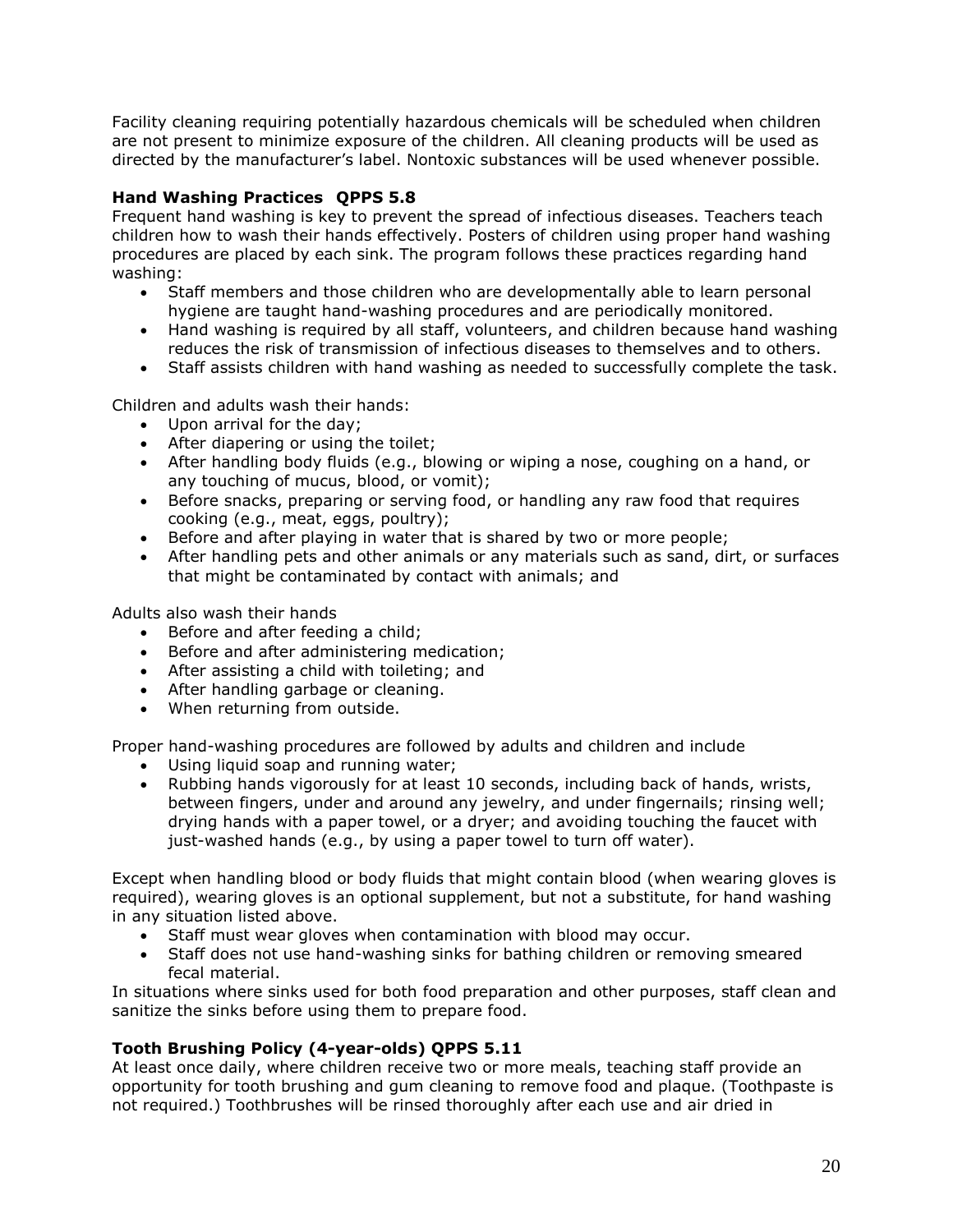individual, labeled containers. Toothbrushes will be replaced every 4 months or as needed. This policy will be evaluated on a yearly basis by Department of Human Services.

#### **First Aid Kit QPPS 9.13**

A First Aid kit is located in the preschool classroom at all times. It is inaccessible to children, but readily available for adult use. It is fully equipped according to guidance from Healthy Child Care Iowa. Following each use of the First Aid kit, the contents will be inspected and missing or used items replaced immediately. The First Aid kit will be inspected monthly. The First Aid kit is taken to the outdoor play areas as well as on field trips and outings away from the site. A class roster / emergency cards will be in each bag to account for each child.

#### **Fire Safety QPPS 9.14**

A fire extinguisher is installed in the preschool classroom with a tag indicating its annual service date. The fire alarm system is serviced annually. Smoke detectors and fire alarms are tested monthly.

#### **Medical Emergencies and Notification of Accidents or Incidents QPPS 10.13**

Jack and Jill Preschool have in place a "Safety Procedures Booklet" that describes the following situations and procedures to follow:

- Emergency phone numbers
- Fire procedures (the roster with the children's names in it will be taken with to assure an accurate head count. ( name to face)
- Utility failures (electric power failure, water line break, gas line break)
- Severe weather
- Bomb threats
- Physical threats/Armed intruder
- Evacuations
- Crisis Intervention Plan, Crisis Intervention Steps, and Media Procedures
- Accidental Injury or Illness procedures for life threatening and non-life threatening situations
- School crisis team members and a checklist to use

This information will be reviewed by each staff member at the beginning of each school year and when changes are made to it.

In the event that your child receives a minor, non-life threatening injury during their time at preschool, our teacher will assess the situation and apply first aid as needed. Minor cuts and scrapes will be treated with soap and water and bumps will be treated by applying ice to the injured area. Any incident or injuries will be documented on an "Injury and Illness" form and a copy will be given to the parent within 24 hours of the incident. A signed copy will be kept in the child's file for future reference if needed.

If a child is seriously injured, all parents/legal guardians will be notified. Staff will travel with the child to the hospital. If no parent is present, staff will remain with the child. Office staff at the YMCA will go into the preschool to maintain an appropriate staff to student ratio.

All staff will have immediate access to a device that allows them to summon help in an emergency. The telephone numbers of the Fire Department, Police Department, Hospital, and Poison Control will be posted by each phone with an outside line. Emergency contact information for each child and staff member will be kept readily available. The list of emergency telephone numbers and copies of emergency contact information and authorization for emergency transport will be taken along anytime children leave the facility in the care of facility staff.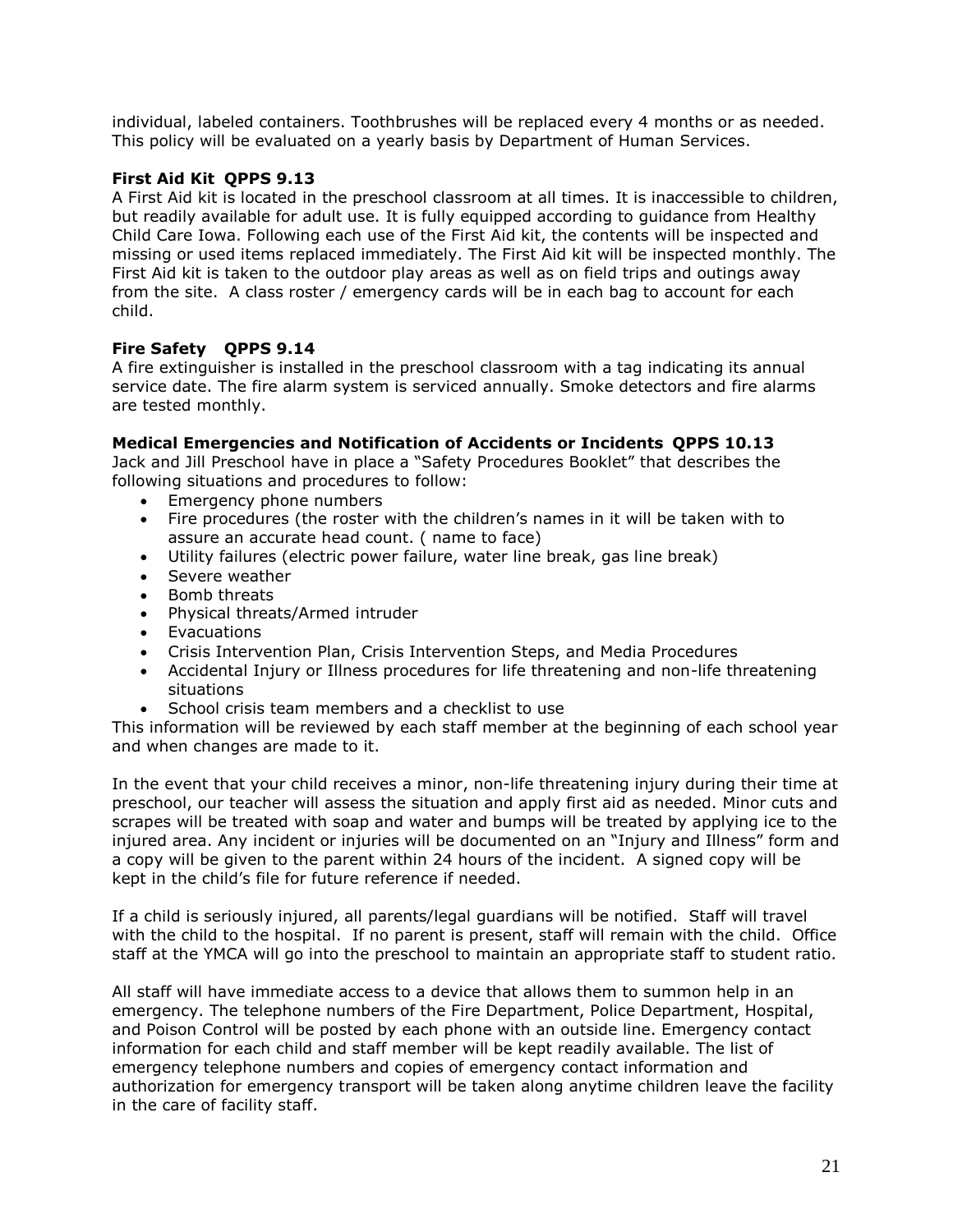Emergency phone numbers will be updated and checked at least quarterly. Emergency phone numbers will be verified by calling the numbers to make sure a responsive, designated person is available.

#### **Inclement Weather**

In case of inclement weather or other appropriate reasons, the "no school" weather announcement will be made over KSOM (96.5FM) and KJAN (1220AM). When the Atlantic Community School district has a 2 hour late start the morning preschool classes will not have class. If the Atlantic Community School district dismisses school early the afternoon preschool classes will not meet. In case of special days (example – Grandparents Day) check with Preschool staff for class.

**Protection from Hazards and Environmental Health QPPS 9.12, 9.16, 9.17, 9.18** Program staff protects children and adults from hazards, including electrical shock, burns, or scalding, slipping, tripping, or falling. Floor coverings are secured to keep staff and children from tripping.

The preschool classroom building has been tested for lead, radon, radiation, asbestos, fiberglass, and other hazards that could impact children's health with documentation on file. Custodial staff maintains the building's heating, cooling, and ventilation systems in compliance with national standards for facility use by children.

The program maintains facilities so they are free from harmful animals, insect pests, and poisonous plants. Pesticides and herbicides, if used, are applied according to the manufacturer's instructions when children are not at the facility and in a manner that prevents skin contact, inhalation, and other exposure to children. The program uses the techniques known as Integrated Pest Management (IPM) so that the least hazardous means are used to control pests and unwanted vegetation.

#### **Smoke Free Facility QPPS 9.19**

Jack and Jill Preschool building and grounds are smoke free. A "No Smoking" sign meeting the law's requirements is posted at the entrance to the building to inform people that they are entering a non-smoking place. No smoking is allowed on the school grounds.

#### **Child Protection Policies QPPS 10.8, 10.9, 10.16, 10.19**

The health and well-being of every child in our care is of the utmost importance and the protection of children is our responsibility. An applicant or volunteer for temporary or permanent employment with the preschool program involving direct interaction with or the opportunity to interact and associate with children must execute and submit an affidavit of clearance from any and all crimes against a child or families. In addition, no person with a substantiated report of child abuse or neglect will come in contact with children in the program or have responsibility for children.

The program has a written out policy for reporting child abuse and neglect as well as procedures in place that comply with applicable federal, state, and local laws. The policy includes requirements for staff to report all suspected incidents of child abuse, neglect, or both by families, staff, volunteers, or others to the appropriate local agencies. Staff who report suspicions of child abuse or neglect where they work are immune from discharge, retaliation, or other disciplinary action for that reason alone unless it is proven that the report is malicious. All certified staff complete "Mandatory Reporter: Child and Dependent Adult Abuse" at least every five years and within six months of employment.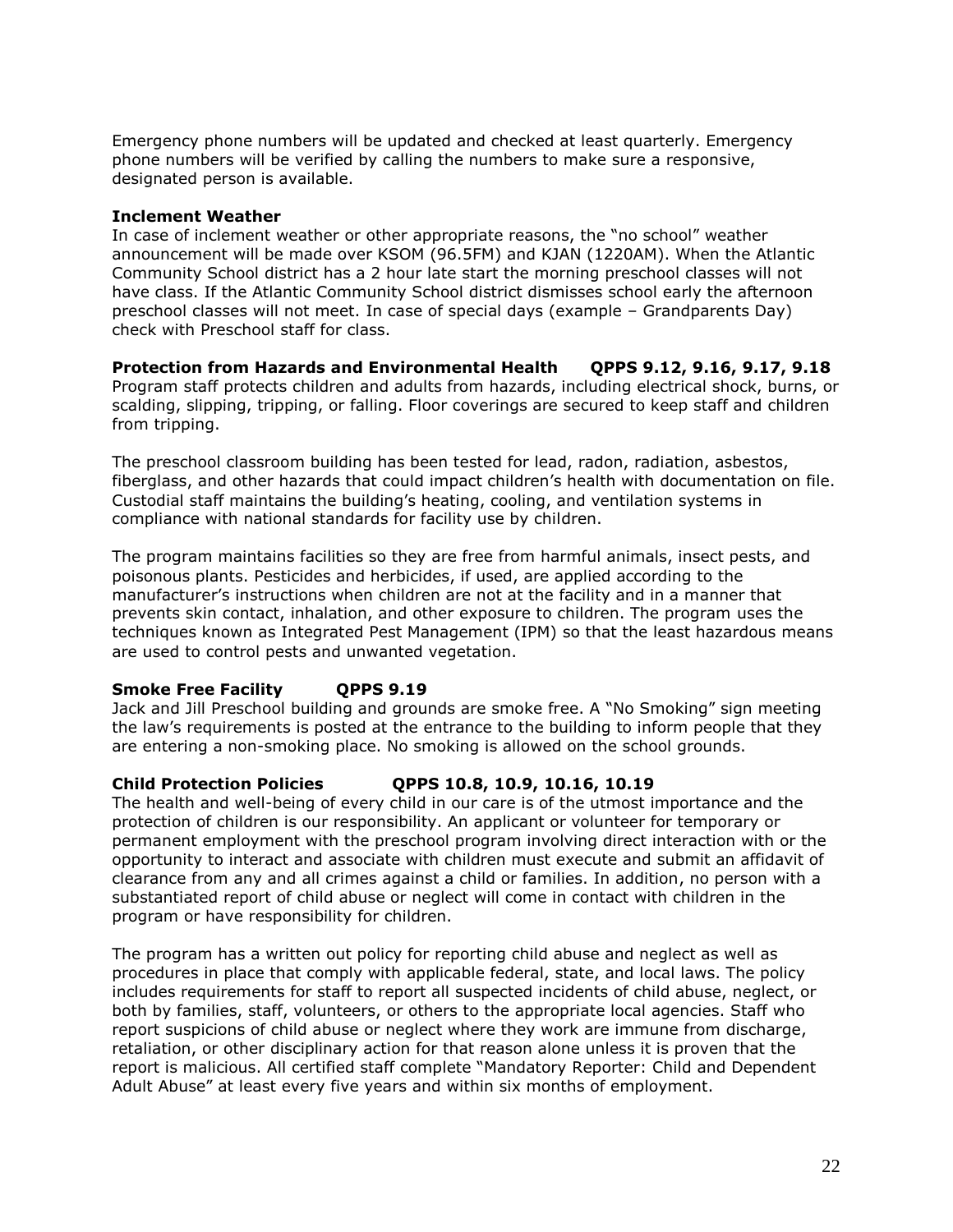Jack and Jill Preschool does not tolerate employees physically, or sexually abusing or harassing students. Students who are physically or sexually abused or harassed by an employee should notify their parents, legal guardians, teacher, director, or another employee. The Iowa Department of Education has established a two-step procedure for investigating allegations of physical or sexual abuse of students by employees. That procedure requires the school district to designate an independent investigator to look into the allegations.

#### **Substance Abuse**

Persons under the influence of drugs or alcohol will not be permitted on the premises of Jack and Jill Preschool. At no time will children be released to a person under the influence of alcohol or drugs.

#### **Volunteers QPPS 10.15, 10.17**

Parents, friends, grandparents, and other adults are encouraged to take an active part in the educational process of the children. Please contact the teacher or director if you would like to be a school volunteer. We have a volunteer job description that defines the role and responsibilities of a volunteer. For safety's sake, if a volunteer will be working with children, he/she will be expected to execute and submit an affidavit of clearance from any and all crimes against a child or families. In addition no person with a substantiated report of child abuse or neglect will come in contact with children in the program or have responsibility for children. If a volunteer works more than 40 hours per month with children, he/she will also need to provide a current health assessment, not more than one year old.

#### **Disaster Drills & Procedures QPPS 9.12, 10.7**

#### **Blizzard:**

- \* Decisions for cancellation, postponement, or early closure are made by the Director and administration. Any cancellation, postponement, or early closure will be announced over the following radio stations: **KSOM 96.5FM, KJAN 1220AM.**
- \* Children will remain under the supervision of classroom staff until all have been picked up.

#### **Fire:**

- \* When a fire emergency is detected, children and staff will be evacuated according to fire drill instructions posted on the doors.
- \* Director will call the fire department while the other teachers evacuate the children. The attendance will be brought along for drills to ensure an accurate head count. (Name-to face).
- \* The children will be counted.
- \* Parents will be contacted as soon as possible to pick up their children.
- \* These fire drills will be practiced with the children each month, and recorded and posted for our Department of Human Services manual.

#### **Tornado:**

- \* In the event of a tornado warning, children will proceed to the family locker room. The children will crouch in a ball and cover their head for protection.
- \* As the children gather in the assigned area, attendance will be taken to ensure an accurate head count (Name-to-face).
- \* Parents will be called and informed of the children's safety.
- \* The teachers will stay with the children while the Director monitors the progress of the storm as well as seeing that all windows and doors are safe.
- \* These tornado drills will be practiced with the children each month and recorded and posted for our DHS manual.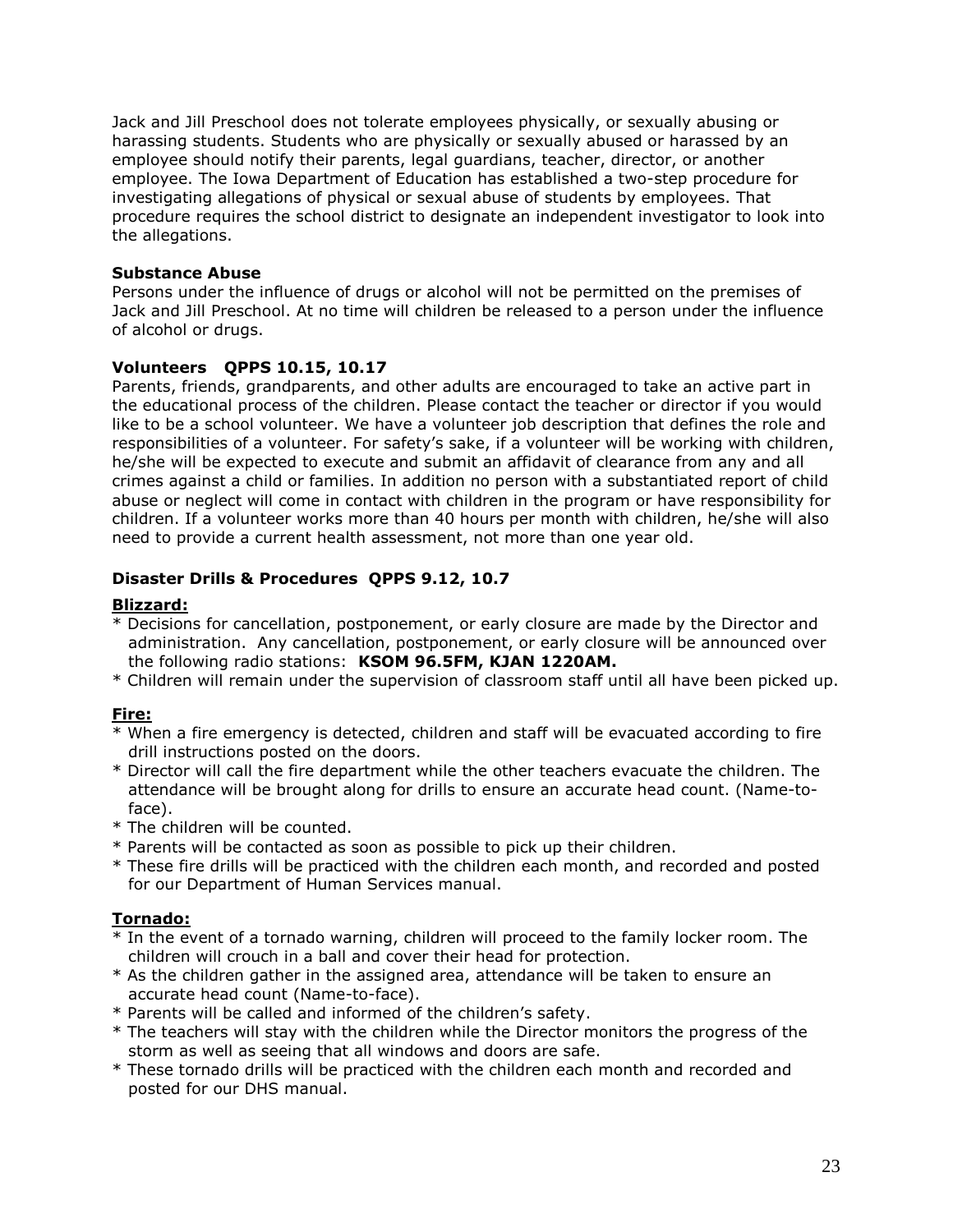#### **Power Failure:**

- \* Children will remain in classrooms.
- \* We will continue to follow scheduled activities as possible.
- \* Staff will check to see if the power outage is confined within the building, or the surrounding area.
- \* Staff will Mmake sure the building is safe, and call the Municipal Utilities to report the outage.
- \* If the weather is cold, children will put coats, hats, etc. on and use blankets to cover and keep them warm.
- \* Parents will be contacted if the need should arise that daily activities cannot continue.
- \* The Director will check for downed lines before going outside at dismissal.

### **Bomb Threat:**

- \* If there is a Bomb Threat, the children will be removed from the facility immediately.
- \* The director will call 911 and report the threat, and make sure that all staff and children are out of the building safely.
- \* Parents will be called on cell phones and instructed to pick up their children in the parking lot at the Gospel chapel located at 104 East  $13<sup>th</sup>$  street. 243-2439. The  $2<sup>nd</sup>$  alternative location will be the  $7<sup>th</sup>$ -8<sup>th</sup> grade Middle School located at 1100 Linn Street, 243-1330.
- \* Upon evacuation, attendance will be taken to ensure an accurate head count (Name-to face).
- \* The police will give the ok that the building is safe before any staff re-enter the building.
- \* All parents will be called and assured that their children are in safe care, and the building is safe once again.

### **Chemical Spills:**

- \* In the event of a chemical spill, the children will be evacuated from the building by the staff in each room and kept safely away from the chemical.
- \* Upon evacuation, attendance will be taken to ensure an accurate head count (Name-to face). Children will be closely monitored to ensure their safety.
- \* The Director will call 911, and report the spill, and make sure that all staff and children are out of the building safely.
- \* Police and the FEMA safety unit will come to the scene to address the situation.
- \* Parents will be called on cell phones and instructed to pick up their child in the parking lot farthest from the building.
- \* The police will give the ok that the building is safe before any staff re-enter the building.
- \* All parents will be called and assured that their children are in safe care, and the building is safe once again.

#### **Earthquake:**

- \* Director will call 911
- \* If outside, children and staff will move away from the building and playground.
- \* Staff and children will stay as a group, and staff will calm the children.
- \* The North parking lot will be the primary gathering point, far away from buildings and wires.
- \* Upon arrival to the evacuation area, attendance will be taken to ensure an accurate head count (Name-to-face).
- \* Parents will be contacted as soon as possible to pick up their children.

#### **Nuclear Evacuation:**

- \* The Child Care facility is not within a 10 mile radius of a nuclear facility.
- \* In the event of a nuclear attack, the Director will contact our local Emergency Management Agency or the Iowa Emergency Management Division in Des Moines at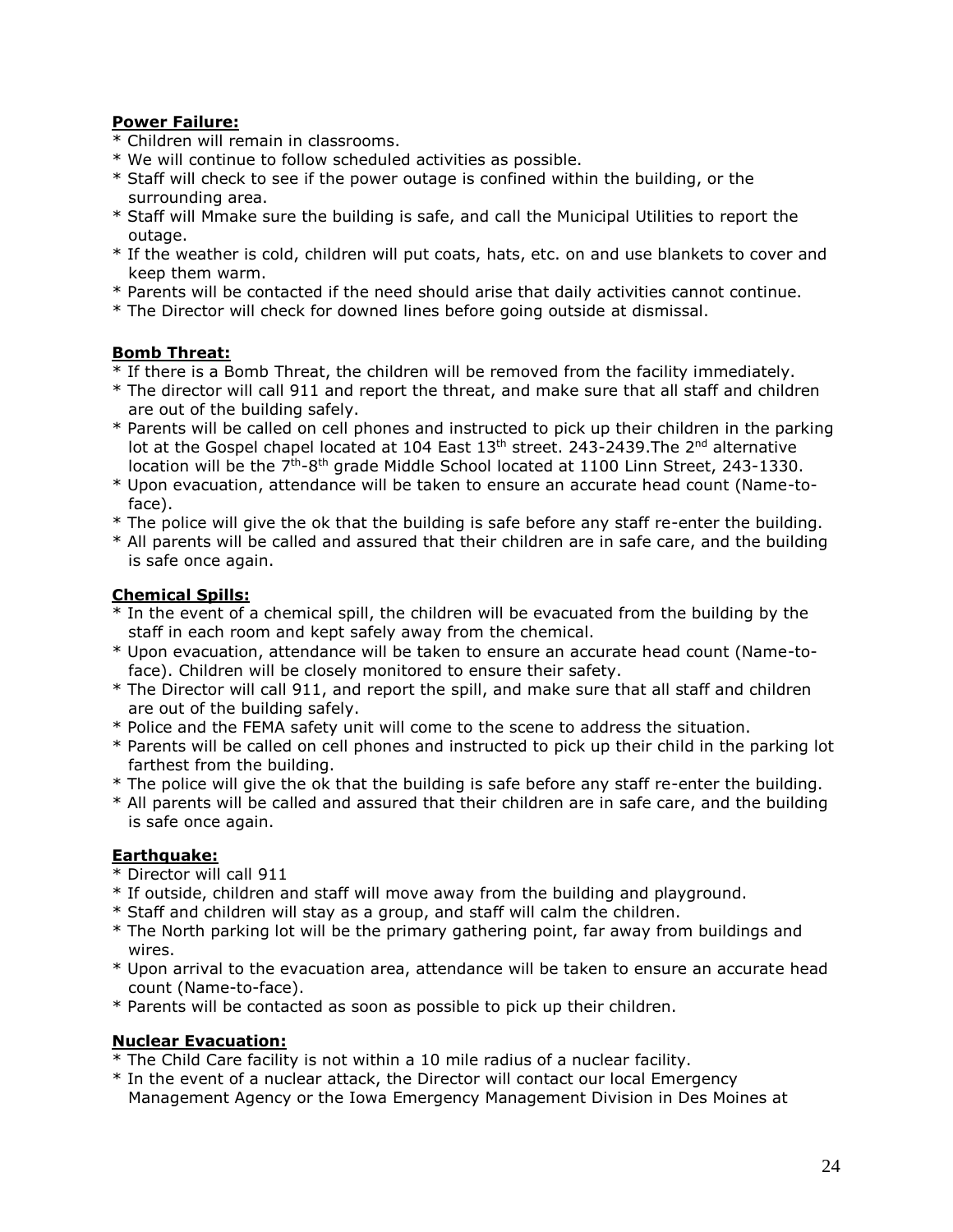1-515-281-3231 for further instructions.

- \* Staff will gather children into the gym, and attendance will be taken (Name-to-face).
- \* Emergency cards containing children's information and a first aid kit shall be taken with the children.
- \* Parents will be contacted, and staff will remain calm and keep children calm and happy until all parents have picked up their children.

#### **Flooding:**

- \* Staff and children will remain in their classrooms or taken to higher ground at the Atlantic Senior High School located at 1201 E  $14<sup>th</sup>$  Street since the building is on high ground. The children will be transported by SWITA bussing
- \* Each room will have a flashlight in case of power outages, and blankets for children.
- \* Staff will calm children, and call parents to let them know how children are, and how to pick up children. The local radio stations will be notified. KSOM, KJAN.

### **Pandemic**:

\* Staff will follow guidelines as advised by YMCA management as well as from recommendations and mandates from state and local authorities. The health and wellbeing of each child and staff will be of upmost importance.

# **VIII**. **Staff QPPS 10.15-10.20**

#### **General Information**

Jack and Jill Preschool have written personnel policies that define the roles and responsibilities, qualifications, and specialized training required of staff and volunteer positions. The policies outline nondiscriminatory hiring procedures and policies for staff evaluation. Policies detail job descriptions for each position, including reporting relationships, length of employment, performance evaluations, benefits, resignation, termination, and grievance procedures. Personnel policies provide for incentives based on participation in professional development opportunities. The policies are provided to each employee upon hiring.

Hiring procedures include completion of the following checks:

- Criminal-record check
- **•** Free from history of substantiated child abuse or neglect check
- **Education credentials**
- Verification of age
- Personal references
- Current health assessment and immunization records (or religious exemption)

#### **Health Assessment**

The preschool program maintains current health information from documented health assessments for all paid preschool staff and for all volunteers who work more than 40 hours per month and have contact with children. A current health assessment (every 3 years) is received by the program before an employee starts work. The health assessment is updated every three years. Documented health assessments include:

- Capacities and limitations that may affect job performance
- Documentation by a licensed health professional of TB skin testing using the Mantoux method and showing the employee to be free from active TB disease. For those who have a positive TB skin test and who develop a persistent cough or unexpected fever, immediate assessment by a licensed physician is required. For those who have increased risk of TB according to the Center or Disease Control (CDC),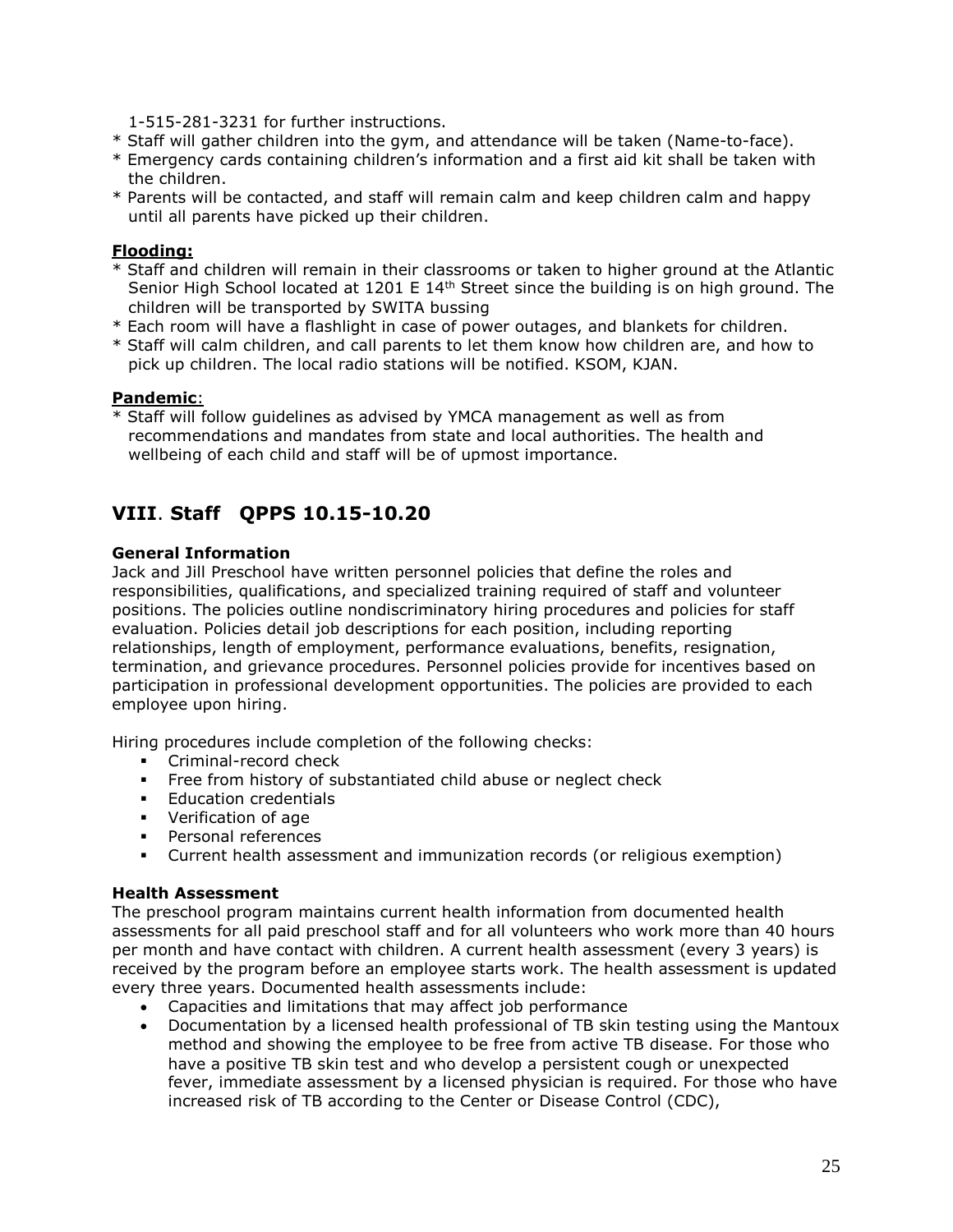documentation is required annually by a licensed health professional showing that the employee is free from active TB disease.

• Physicals / Immunizations will be reviewed by a health care provider.

Confidential personnel files, including applications with record of experience, transcripts of education, health-assessment records, documentation of ongoing professional development, and results of performance evaluation, are kept in a locked filing cabinet in the Operational Director's office.

#### **First Aid/CPR Certification**

Each staff will have a valid/approved and current certification in pediatric CPR. It will be renewed every two years or as often as required by law.

#### **Orientation QPPS 6.2**

Employees must know their role and duties. New preschool teaching staff will be required to participate in an initial orientation program that introduces them to fundamental aspects of the program operation including:

- **•** Program philosophy, mission, and goals;<br>• Expectations for ethical conduct;
- Expectations for ethical conduct;
- **•** Individual needs of children they will be teaching or caring for;
- Accepted guidance and classroom management techniques;
- **•** Daily activities and routines of the program;
- **•** Program curriculum;
- Child abuse and reporting procedures;
- **•** Program policies and procedures;
- **.** Iowa Quality Preschool Program Standards and Criteria;
- Regulatory requirements.

Follow-up training expands on the initial orientations. See Staff Orientation Checklist.

The employee's immediate supervisor should provide the new employee with a review of the employee's responsibilities and duties. The Financial Director will explain payroll procedures, employee benefit programs and accompanying forms to the employee. Regular employees ineligible for the preschool's group health plan will be given information regarding where they can obtain health care or health care insurance.

#### **Staffing patterns and schedule**

The preschool program is in compliance with staff regulations and certification requirements. Our program follows requirements for staffing according to Iowa's Quality Preschool Program Standards. An adult/child ratio of at least 1:8 for 4-year-olds and a 1:7 for the 3-year-olds is maintained at all times. The program administrator will maintain lists of current substitutes for both the preschool teacher and the preschool teaching assistant in case of absence. If one of the teaching staff needs to temporarily leave the classroom, a teacher assistant or senior aide will be asked to step in to cover adult/child ratio.

Staff are provided space and time away from children during the day. Should staff work directly with children for more than four hours, staff are provided breaks of at least 15 minutes in each four-hour period. In addition, staff may request temporary relief when they are unable to perform their duties.

#### **Staff development activities QPPS 6.6, 10.15**

Personnel policies provide for incentives, based on participation in professional development opportunities. All teaching staff continually strengthen their leadership skills and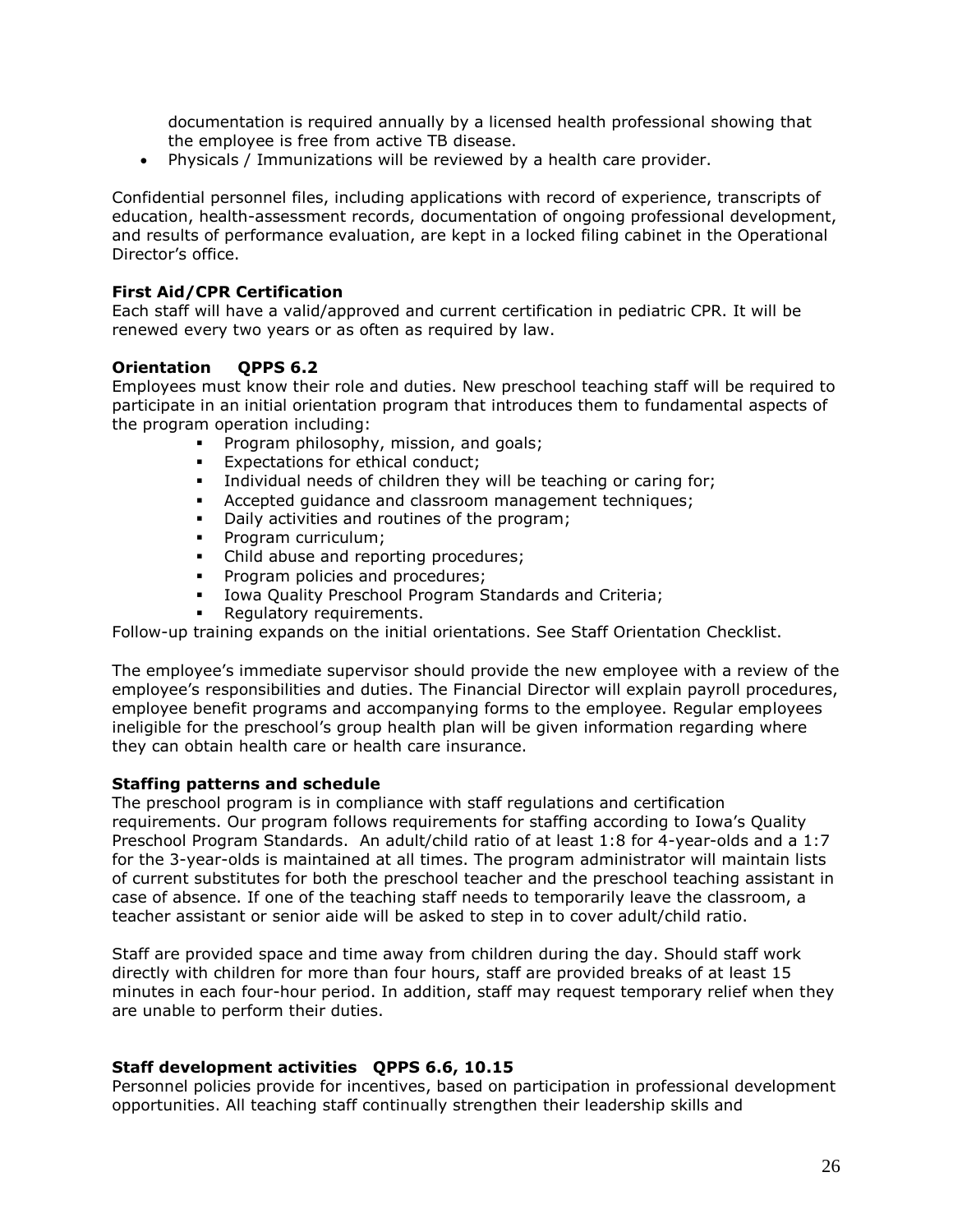relationships with others and works to improve the conditions of children and families within their programs, the local community, and beyond. Teaching staff are encouraged to participate in formal and informal ways in local, state, or regional public-awareness activities. They may join an early childhood group or organization, attend meetings, or share information with others both at and outside the program.

Teaching staff will be informed of professional development activities provided by Child Care Resource and Referral, the local Empowerment areas, and the Area Education Agency. Staff are expected to attend all staff trainings and meetings throughout the year. Trainings will focus on early child hood topics relevant to the program and community.

### **Evaluation and Professional Growth Plan QPPS 6.5, 6.6**

All staff are evaluated at least annually by an appropriate supervisor or in the case of the program administrator, by the executive director. Staff also evaluate and improve their own performance based on ongoing reflections and feedback from supervisors, peers, and families. From this, they develop an annual individualized professional development plan with their supervisor and use it to improve their professional work in Early Childhood.

# **X. Cass County Family Resources**

Nancy Gibson (Parents as Teachers) 2307 North Olive Street 1408 East 10<sup>th</sup> Street Atlantic, Iowa 50022 Atlantic, Iowa 50022 Monday-Thursday 8am-5pm Phone: (712) 243-7475 Friday 8am-2pm Fax: (712) 243-7442 Phone: (712) 243-2606

# Family Crisis Support Network Zion Recovery

P.O. Box 11 2307 North Olive Street Atlantic, Iowa 50022 Atlantic, Iowa 50022 Phone: (712) 243-6615 Phone: (712) 243-5091

# SWIPCO (SW IA Planning Council) Department of Human Services

 $1501$  Southwest  $7<sup>th</sup>$  Street 601 Walnut Street Atlantic, Iowa 50022 Atlantic, Iowa 50022 Phone: (712) 243-4196 Phone: (712) 243-4401 Phone: (866) 279-4720

West Central Community Action TSI (Transitional Services of IA) 1408 "A" Hwy 44 1207 Sunnyside Lane, Suite D Harlan, Iowa 51537 Atlantic, Iowa 50022 Phone: (712) 755-5135 Phone: (712) 243-7089

[info@westcca.org](mailto:info@westcca.org)

# Cass County Public Health Southwest Iowa Mental Health

Fax: (712) 243-3098 Emergency Phone: (712) 542-3720

Fax: (712) 755-3235 [www.TransitionalServicesOfIowa.org](http://www.transitionalservicesofiowa.org/)